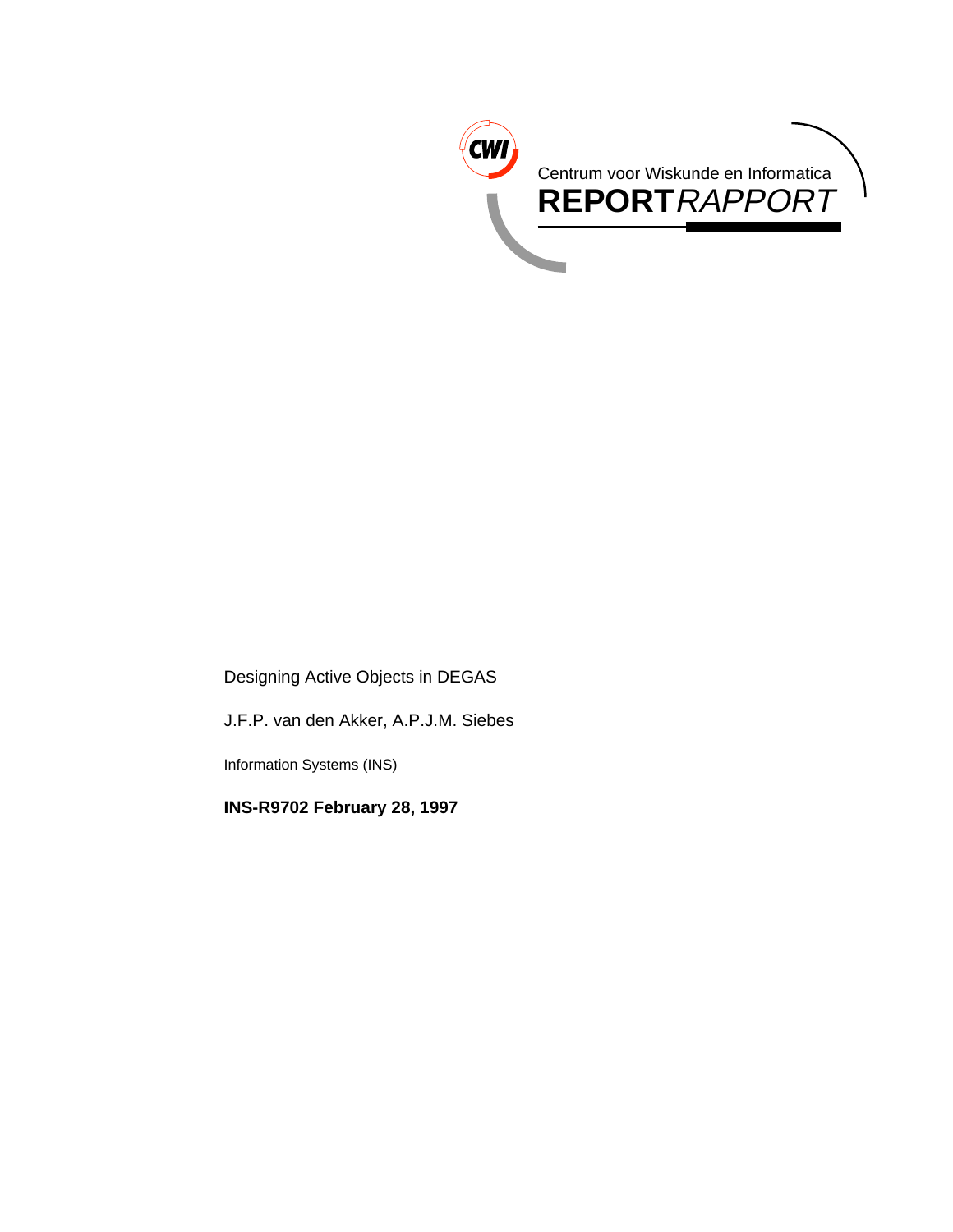Report INS-R9702 ISSN 1386-3681

CWI P.O. Box 94079 1090 GB Amsterdam The Netherlands

CWI is the National Research Institute for Mathematics and Computer Science. CWI is part of the Stichting Mathematisch Centrum (SMC), the Dutch foundation for promotion of mathematics and computer science and their applications.

SMC is sponsored by the Netherlands Organization for Scientific Research (NWO). CWI is a member of ERCIM, the European Research Consortium for Informatics and Mathematics.

Copyright © Stichting Mathematisch Centrum P.O. Box 94079, 1090 GB Amsterdam (NL) Kruislaan 413, 1098 SJ Amsterdam (NL) Telephone +31 20 592 9333 Telefax +31 20 592 4199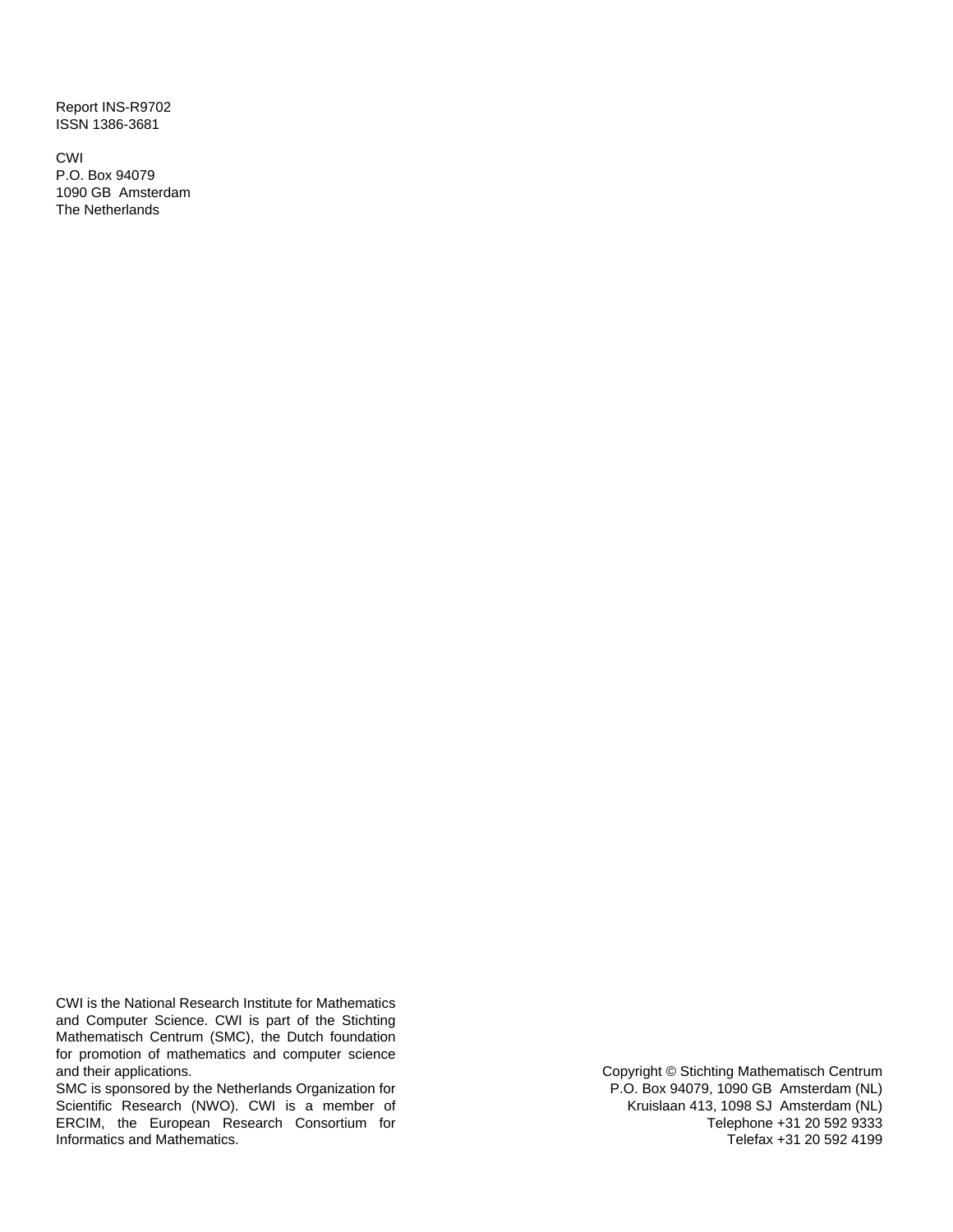## Designing Active Objects in Degas

#### Johan van den Akker Arno Siebes

#### *CWI*

*P.O.Box 94079, 1090 GB Amsterdam, The Netherlands* e-mail: {vdakker, arno}@cwi.nl

#### ABSTRACT

This report discusses application design for active databases, in particular for the active object-based database programming language Degas. In Degas one modularisation principle, the object, is applied to all elements of the application, including rules. We discuss a design process consisting of four phases, corresponding with the four kinds of capabilities in a Degas object, attributes, methods, rules, lifecycles. The elements of this design process are similar to those found in a design methodology such as OMT. To illustrate the design process we use the example of workflow management. In addition, it shows that the application of one modularisation to all elements of an active database leads to a clear modularisation of the workflow application, Furthermore, this modularisation facilitates all important workflow evolutions.

*1991 Computing Reviews Classification System:* H.2.1 [Information Systems]: Logical Design - *data models*, H.2.8 [Information Systems]: Database Applications, H.4.1 [Information Systems]: Office Automation.

*Keywords and Phrases:* active databases, database design, workflow management. *Note:* This project is supported by SION, the Foundation for Computer Science Research in the Netherlands through Project no. 612-323-424.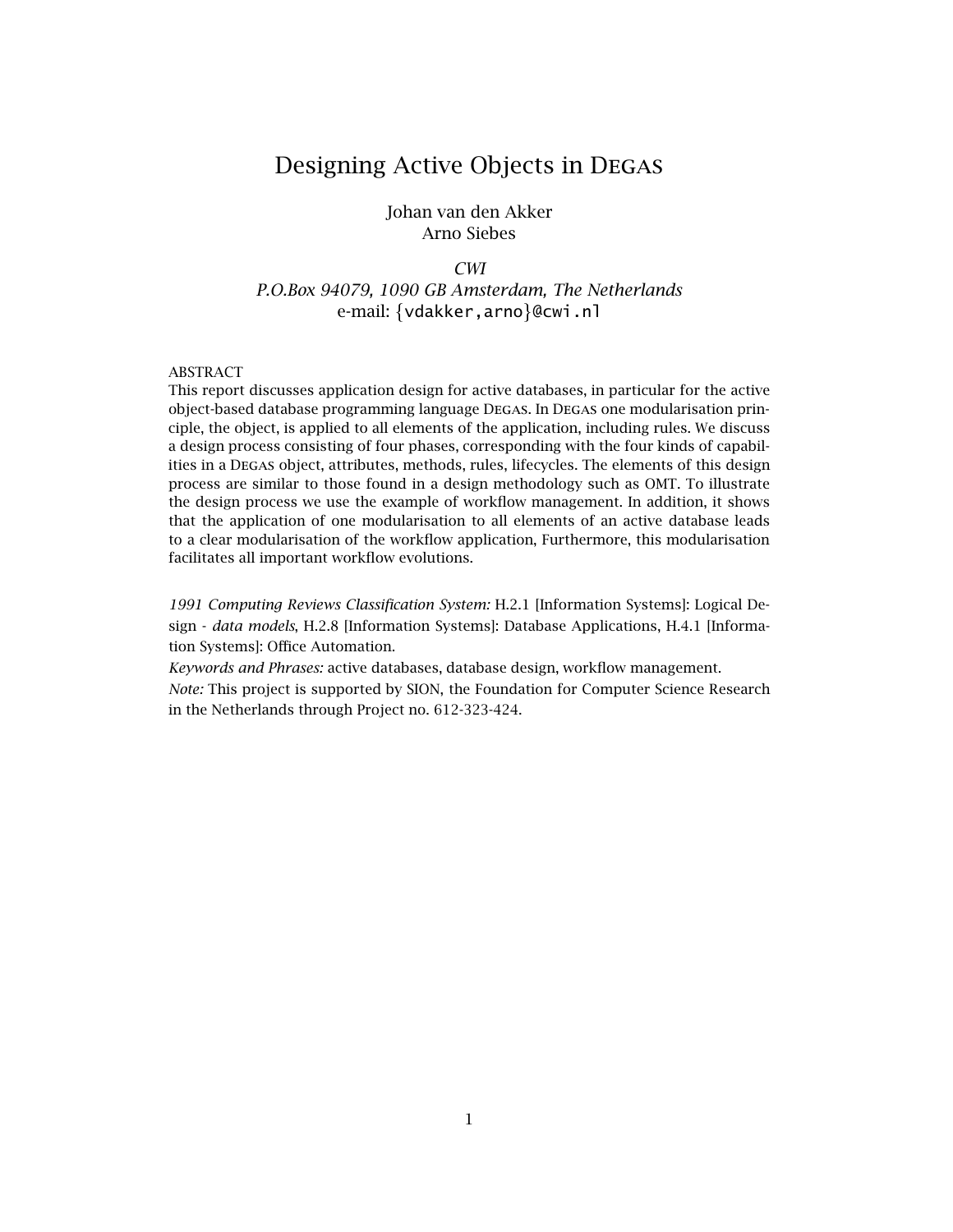## **1 Introduction**

Active databases [19] extend traditional databases with active rules, or triggers. From their original use for specific database tasks, such as constraint enforcement, the use of active rules has evolved to include large parts of information systems functionality, especially as an implementation mechanism for business rules [11]. As a consequence, the specification of rules must become an integral part of information system design.

Modularisation is generally accepted as a necessary tool for the design and understanding of computer software. Naturally, this also applies to rules in active databases. There are two approaches to the modularisation of rules. Either specific modularisation mechanisms are applied to the rules orthogonal to other modularisation, or one integral modularisation mechanism is applied to all elements of the database. The former approach is usually followed in systems with a separate rulebase, such as [18]. Here, the notion of rule sets is used to determine what rules are active and what not. This modularisation is also found in some object-oriented systems, such as SAMOS [10]. A drawback of this approach is the presence of an additional modularisation mechanism besides object-orientation.

In Degas [3], a temporal, active object database developed at CWI, we use the latter approach for modularisation of rules. Like other elements of the database, rules are encapsulated in objects. This encapsulation is motivated by the observation that rules define object behaviour. Thus, there is no separate rulebase and no need for additional modularisation concepts for rules.

Research on active database design has mainly focussed on analysing rule sets in order to check desirable properties, such as termination and confluence. In this area modularisation has also been addressed, for example in [6]. This work, however, focussed on partitioning a given rule set. Relatively little attention has been paid to the question, how we get a rule set for a certain application in the first place. In this paper, we investigate this issue. In particular, we look at the elements of an object-oriented design method, such as OMT [16], that are of importance to the derivation of rules in an application.

As an example in this paper, we use workflow. The work of many organisations is centered around workflows. A workflow is an activity involving the coordinated execution of multiple tasks performed by different processing entities [17]. Classical examples of workflow are the processing of insurance claims and of loan requests. Current implementations of workflow are mostly in separate workflow management systems (WFMS). Since most workflow management involves a lot of data, a lot of interactions between WFMS and database take place. At the same time, the Event-Condition-Action rules of active databases add to a database management system the kind of reactive capabilities also found in a WFMS. Hence, we expect that in the future workflow management will be merged into active database management systems.

Previous work on workflows in active databases is reported in [7] and [12]. In general, the use of an active database improves the data handling capabilities in the workflow. This pertains to the application data, as well as to the workflow management data. Hence, approaches to workflow based on active databases such as [7] provide models of the data involved in the workflow. This is in contrast with work such as reported in [1], based on Petri nets, with an inherent focus on the specification of the dynamics of a workflow.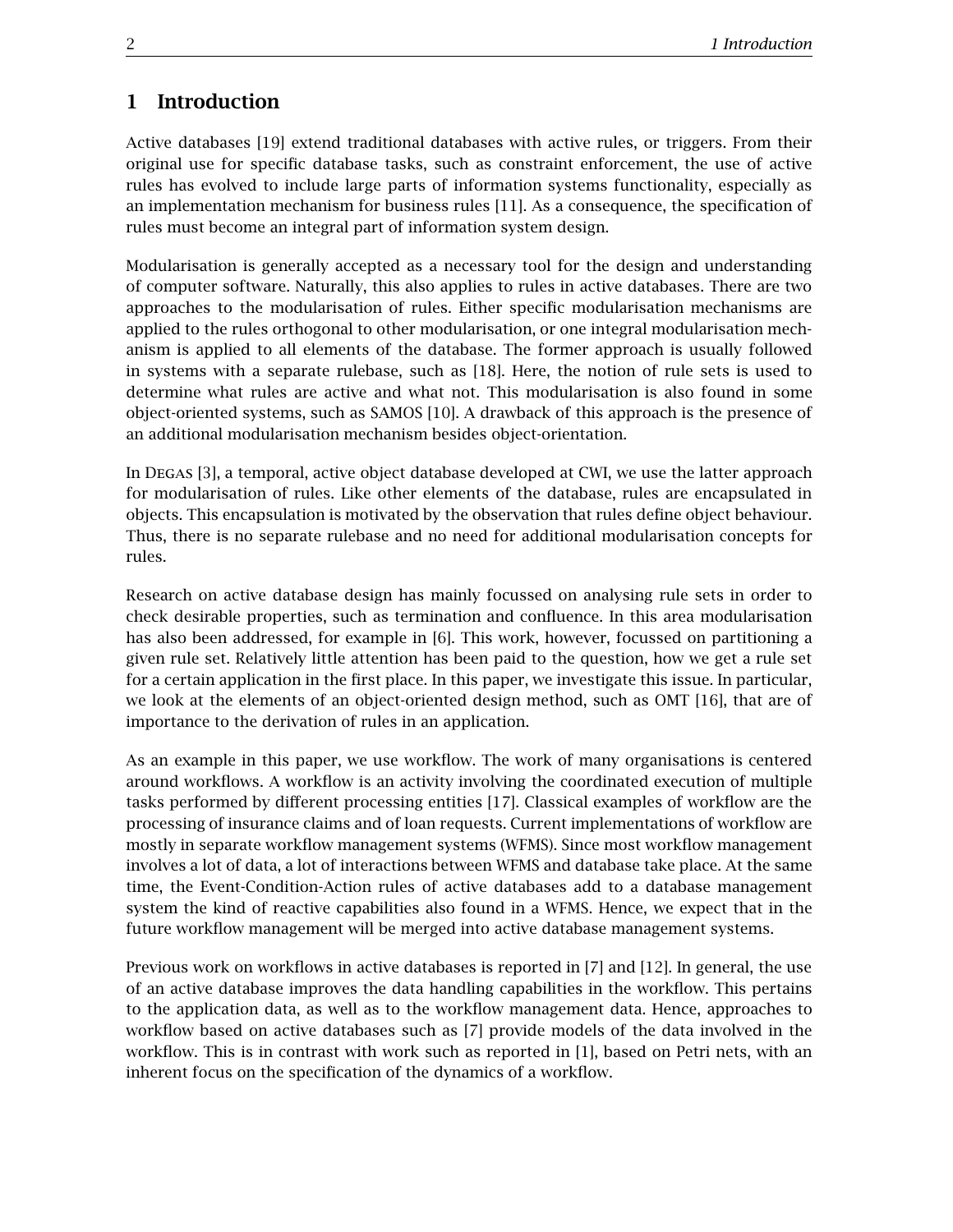A drawback of the approach in [7] is the lack of modularisation in the rulebase. A large set of rules is generated for a workflow, which is only partitioned afterwards for analysis purposes. Hence, a separate modularisation is applied to the rules. Furthermore, this modularisation is not used in the design phase. In this paper, we consider the design of a workflow with the other of the two approaches to rule modularisation mentioned above. In addition, we make the modularisation during the design of the application, using design principles formulated in this paper. We show that Degas allows us to modularise workflow management in a way that separates concerns and that promotes flexibility. In particular, it offers a framework to implement the workflow evolution policies described in [8].

**Roadmap** In Section 2, we briefly introduce the DEGAS model. Then, we state the DEGAS database design principles in Section 3. The next section, Section 4, discusses the specification of a workflow. In Section 5, we apply the guidelines to develop a design for workflow enactment. The following section, Section 6, shows that this design offers the necessary flexibility for evolution of the workflow. The last section contains conclusions and directions for future research.

## **2 A short intro of Degas**

We now give a concise introduction to the main concepts of the DEGAS data model. It is based on autonomous objects. The motivation for object autonomy is on one hand a natural further development of active object-oriented databases and on the other hand the development of highly distributed information systems. The main contributions of Degas are:

- The integration of historical and active database functionality.
- A straightforward mechanism for object evolution, especially suited for implementing roles.
- Complete encapsulation of an object's behaviour, including rules.
- A good formalisation of rule semantics.
- A conceptual model for distributed information systems.

For a more elaborate introduction of Degas the reader is referred to [3]. A full formal definition of Degas can be found in [2].

The fundamental notion in Degas is the object. The definition of an object in Degas consists of structure and behaviour. The structure of an object is defined by its attributes. The behaviour definition of a Degas object consists of three elements: methods, lifecycles and rules. Methods define the actions an object can execute. The lifecycle of an object specifies sequencing and preconditions of methods. A rule states that an object will execute a given action in certain situations, specified by events and conditions on object states.

In other words, methods and lifecycles define the *potential* behaviour of an object, whereas rules describe its *actual* behaviour as far as can be pre-determined. Conventionally, only potential behaviour is specified in an object.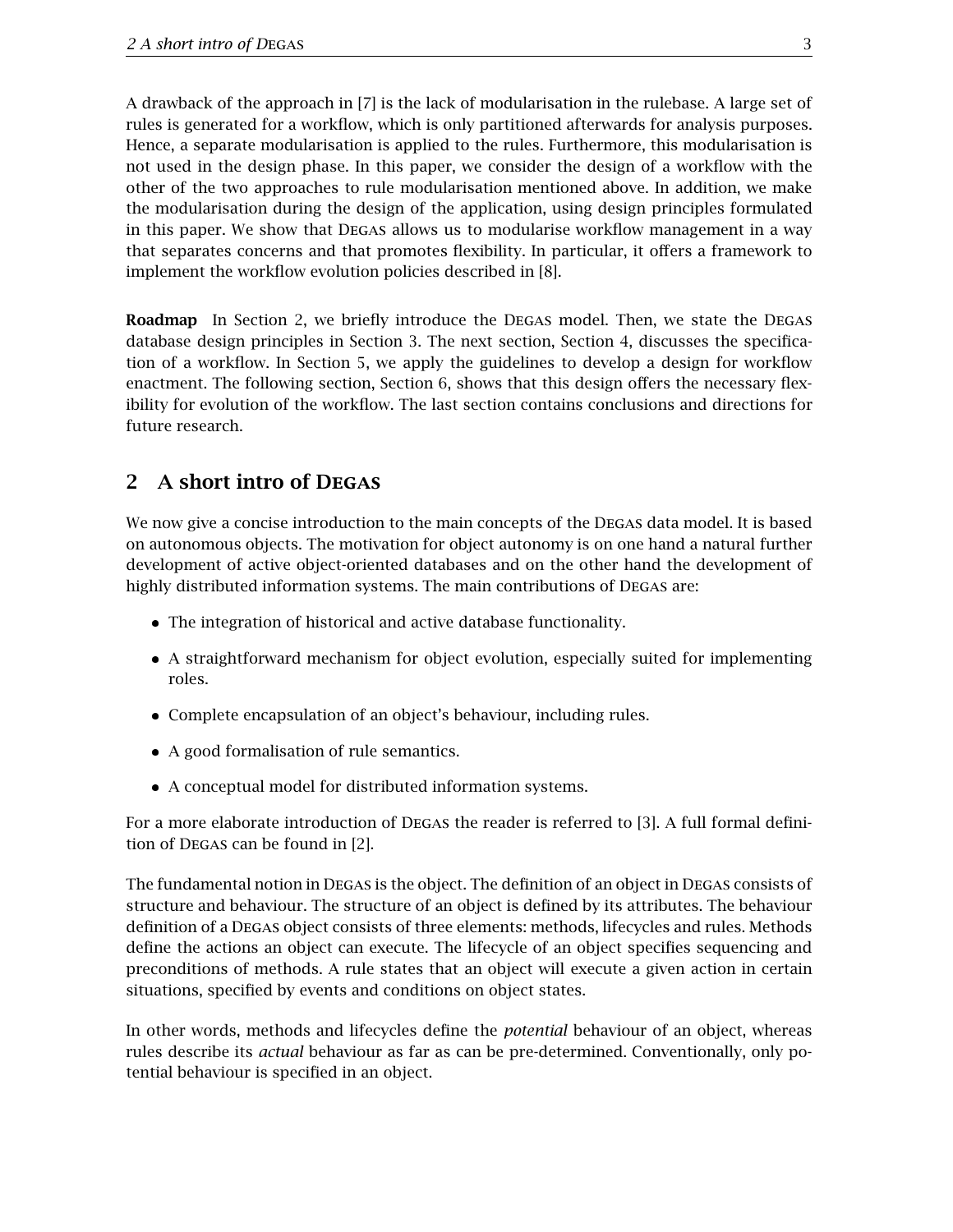Figure 1 shows an example Degas object modelling a PIN card. Attribute and method specification is straightforward in Degas. Lifecycles are guarded basic process algebraic expressions [5] composed from the set of method names as basic actions using the sequential composition (;), alternative composition (*+*), repetition (*∗*), and parallel merge (*k*) operators. For example, the third line of the lifecycle definition in our example specifies that a *ReqWithdraw* action must be followed by a *WithdrawOK* or a *WithdrawRefuse* action, and that this sequence may be repeated arbitrarily. The parallel merge operator  $\parallel$  means that two actions take place without restriction on their sequence, i.e.,  $A||B = A$ ;  $B + B$ ;  $A$ .

Rules in Degas follow the usual Event-Condition-Action (ECA) format. The informal semantics of an ECA rule is, that if the event occurs and the object satisfies the condition, the action is performed. In Degas events are specified the same as lifecycles with addition of a negation operator (*¬*). Conditions in lifecycles and rules can refer to historical values of attributes. If an attribute name is parameterised by a timestamp, it refers to the value of the attribute at the specified time. Otherwise, it refers to the current value of the attribute. The rules in PINcard show historical references in DEGAS rules.

More in particular, the first rule specifies that the PINcard sends its permission for a cash withdrawal after a request, if the total amount withdrawn during the preceding week is less than the limit of the card. The second rule responds with a refusal, if the limit is exceeded.

The class of a Degas object specifies its inherent *capabilities* (= attributes, methods, lifecycles and constraints). Object specialisation in Degas is achieved through addons. An addon models transient capabilities of an object. Addons can be added to and deleted from an object dynamically, for example, when an object engages in a relation. A restricted form of inheritance is supported by Degas. Since this is not relevant for this paper, the interested reader is referred to [2] for more details. Relations in Degas are also objects with structure and behaviour.

Relations between objects are objectified in Degas, as is often the case in information systems modelling methods such as NIAM [15]. The motivation for this is a formal view of a relation as a kind of contract. Moreover, it ensures that relations can engage in relations themselves.

Before two objects enter a relationship, certain preconditions will have to be satisfied. For example, if two persons wish to marry, both must be of a different sex and unmarried. Likewise, the termination of a relationship is subject to restrictions. In a lot of relations we need to store data and behaviour of the relation. An obvious example is the bank account relation between a bank and its clients. This information and the capabilities to handle termination of the relationship are stored in a relation object. The capabilities to handle the initiation of a relationship, including the creation of the relation object, can be found in the corresponding relation class object. A relation is initiated by sending an initiate message to the relation class object. Depending on the application semantics of the relation the relation class object finds a matching partner and checks the preconditions of the relation.

An object that engages in a relation is extended using the addon mechanism, because it must gain capabilities to deal with the relationship. For example, once a person has a bank account, he can transfer money to other bank accounts or withdraw money through a cash dispenser. Any kind of capability can be defined in an addon. An addon, however, cannot exist independently, like an object or a relation object. An object is extended with an addon by executing an extend action with the addon's name. Likewise, an addon is removed by a delete action.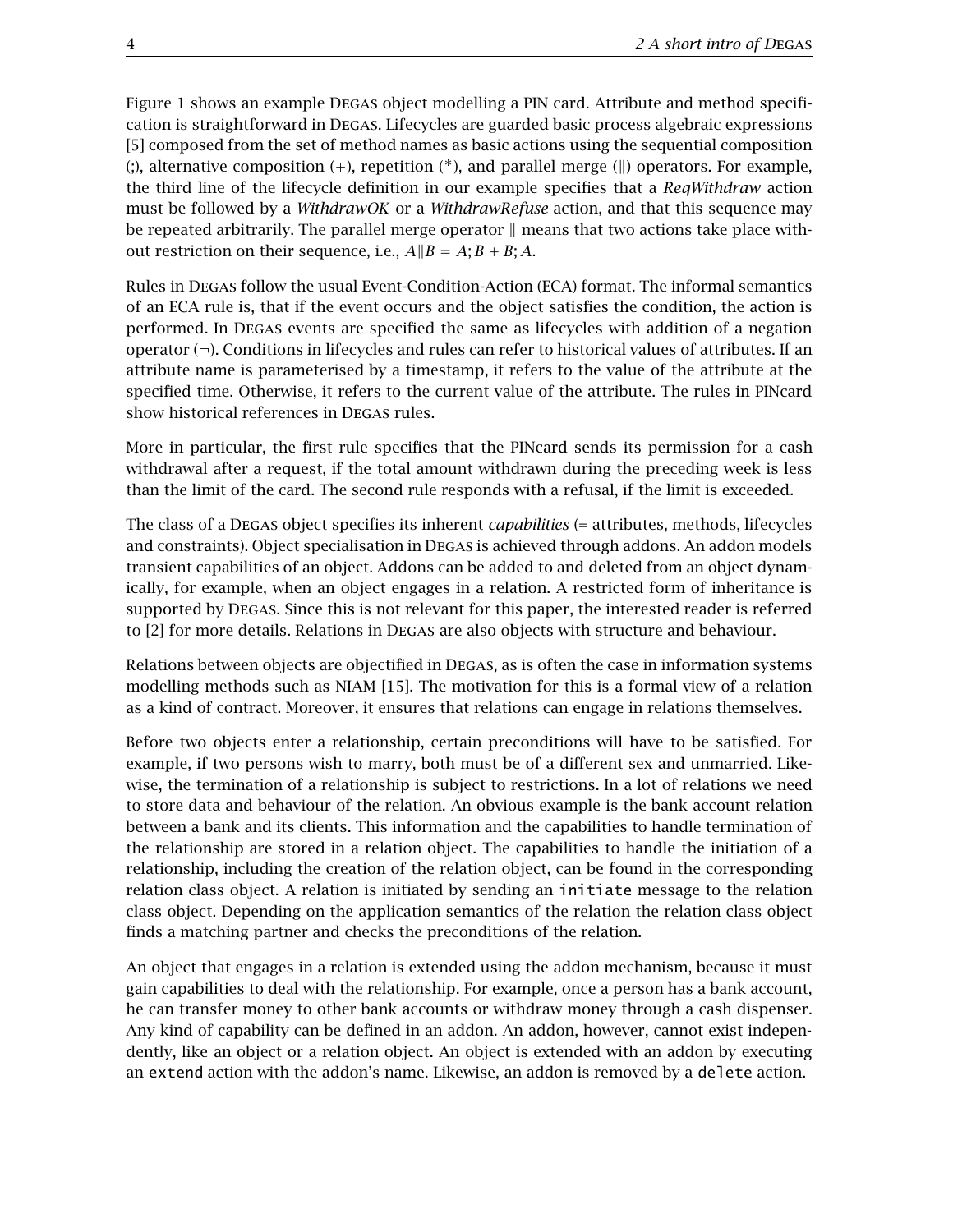```
Object PINcard
Attributes
  number : integer
  limit : integer
  account : Oid
  issuer : Oid
  owner : Oid
  PIN : integer
Methods
  RegWith draw(amount:integer, requester:Od) = \{\}WithdrawOK(amount:integer,requester:Oid) = \{requester.allowed(amount)
   \}WitdrawRefuse(amount:integer,requester:Oid) = {
     requester.refuse(amount)
   \}ChangeLimit(newLimit : integer) = \{limit = newLimit
   \}ChangePIN(newPIN:integer) = {PIN = newPIN
   \}Lifecycles
  ([sender==issuer] ChangeLimit)∗
  ([sender==owner] ChangePIN)∗
  (ReqWithdraw;(WithdrawOK + WithdrawRefuse))∗
Rules
  On (WithdrawOK(amount,atm)(t))∗;
     ReqWithdraw(reqAmount,machine)(t1)
     if t_1 − Min(t) ≤ 1 week
       && Sum(amount, t)+reqAmount ≤ limit
     do WithdrawOK(reqAmount,machine)
  On (WithdrawOK(amount,atm)(t))∗;
     ReqWithdraw(reqAmount,machine)(t1)
     if t_1 − Min(t) ≤ 1 week
        && Sum(amount, t)+reqAmount > limit
     do WithdrawRefuse(reqAmount,machine)
EndObject
```
Figure 1: A Degas object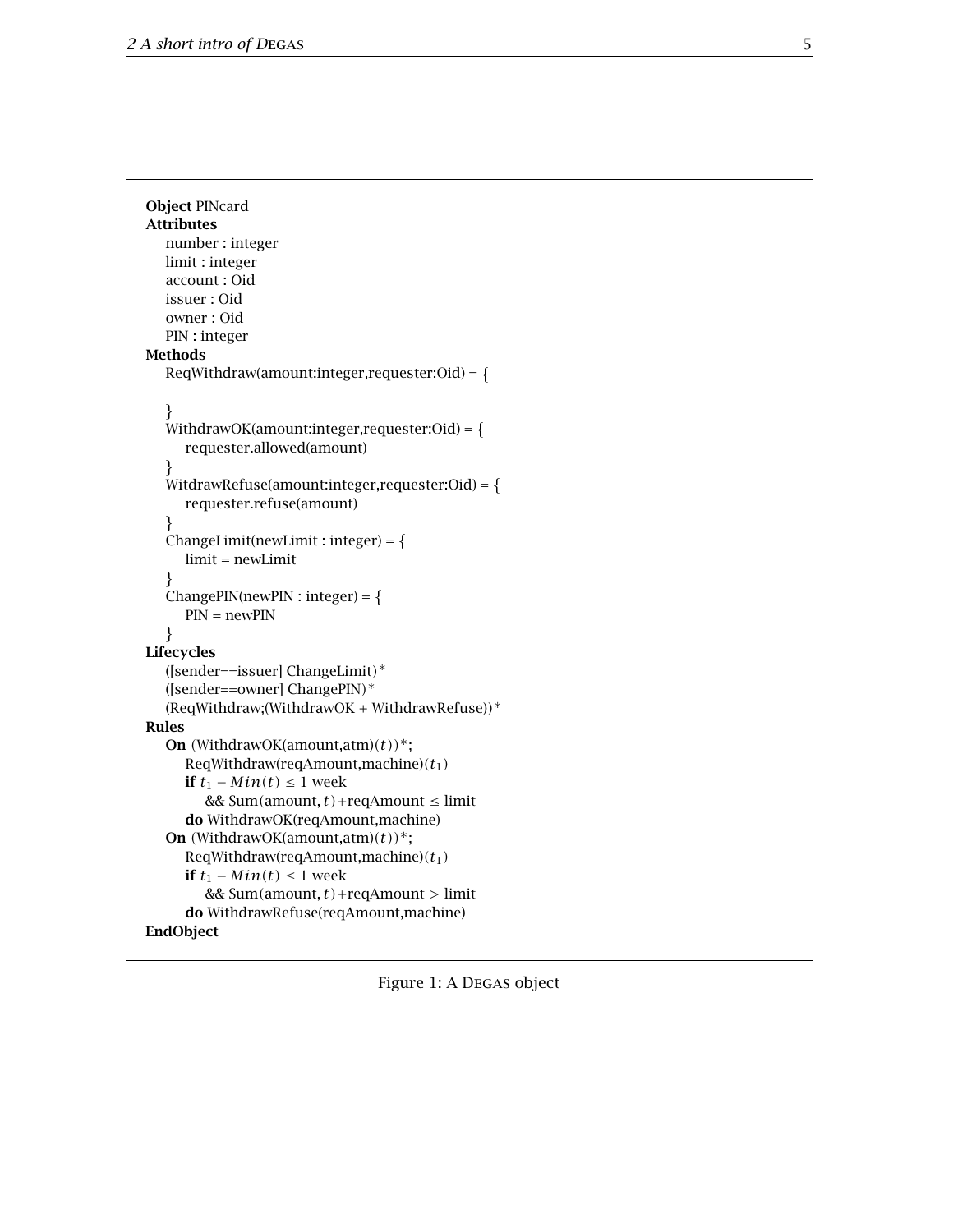## **3 Design Guidelines for Degas**

In modelling applications for Degas, we need a number of guidelines. Since the central notion of Degas is object autonomy, we first recapitulate the criteria for object autonomy given in [2]:

- Complete encapsulation of the behaviour of an object.
- Strictly regulated access to an object.
- Minimal guarantees about an object's behaviour towards other objects.
- Minimal dependency of an object on the behaviour of other object.

These criteria were used to guide the development of the Degas data model. Naturally, they have their consequences on DEGAS database design. In one sentence, we can say that DEGAS objects combine minimal capabilities with maximal encapsulation.

Minimal capabilities means, that at any time an object only possesses the capabilities it needs. This applies to both time and place of information storage. An object gets information only when it needs it. Likewise, if it needs information from another object, it will request that information when needed. An application of this principle is, that an object is extended with extra capabilities, when it enters a relation. If it is not in a relation, the object does not have the information associated with that relation.

Maximal encapsulation means, that everything is defined on the object itself. It is one of the main consequences of object autonomy. Every aspect of the behaviour of an object is defined on the object itself, including rules. The modularisation primitives for the rules are the notions of object-orientation, that are also applied to attributes, methods, and lifecycles.

In database design terms, the guiding principle can be rephrased as follows: An object gets only the information it needs, but it does get all the information it needs. This has the additional advantage, that NULL-values have only one meaning in Degas: It means that the value of the attribute is unknown. It does not mean that the attribute is not defined, since attributes only exist during the time they are needed.

These design principles are applied to a database design process. Design in Degas encompasses four dependent phases:

- 1. Identify objects in the application and the information they possess.
- 2. The actions of an object
- 3. The activation of each action (with static constraints)
- 4. The lifecycle of an object (i.e. dynamic constraints)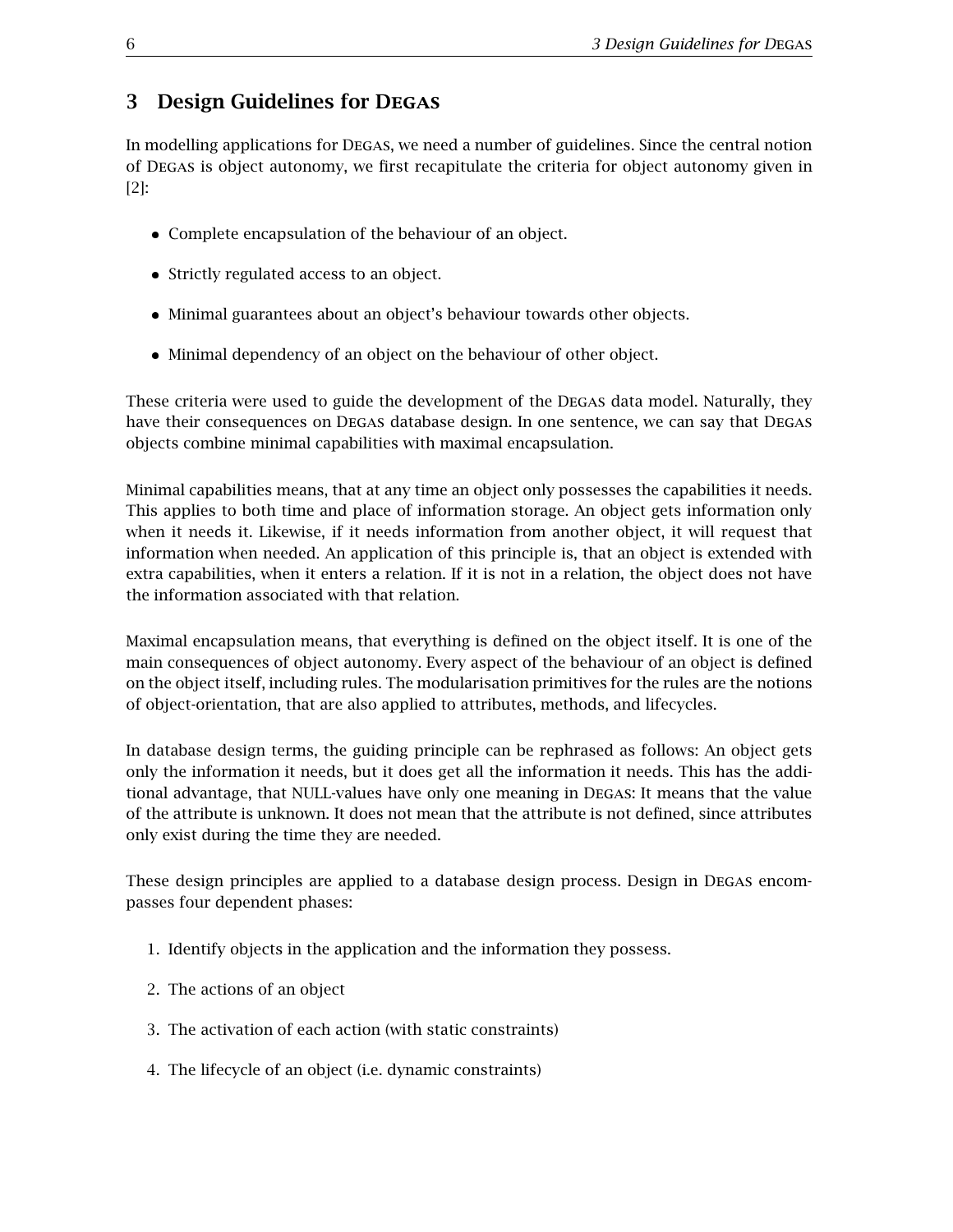**Phase 1** The first phase of database design in DEGAS is concerned with the static part. It consists of identifying the objects and their relations, and determining the information contained in them. The identification of objects and their relations in a Degas database design is not radically different from usual object-oriented design techniques [16]. Next, we determine the data in each object. Here, we have to make a distinction between the data that is always present, and the data that is dependent on the presence of a relation with another object. The former are called *inherent* attributes, the latter are *transient* attributes. Suppose we have a person object, then inherent attributes are things like name, birth date, birthplace, and sex.

The part of an object associated with a certain relation is generally called its *role* in the relation. The concept of roles in an object-oriented context is elaborately discussed in [20]. The capabilities an object has to deal with a certain relation are modelled by a role. Since these capabilities are only needed when the object is involved in the relation, these are called *transient* in contrast with the object's permanently present inherent capabilities. In Degas transient capabilities of objects are defined in addons. Hence, all information associated with a role is implemented by an addon.

A guideline in determining relations between objects is given by their information exchanges. If an object gets information from another object, it must have a relation with it. The other way round is also true: An object can only communicate through its relations. Hence, we use the information flow in an application to determine the relations in the application domain.

The result of this design phase is a static Degas object model. We have defined the objects, their relation and associated addons. Furthermore, we have defined the attributes in each of these. Each following phase in Degas database design are all executed iteratively. First, the inherent capabilities of objects are addressed. Then, we specify the capabilities of addons.

This iteration originates in the semantics of Degas addons. In the specification of an addon, we can use those capabilities of the object being extended, that we are certain to be present. In other words, an addon can use the capabilities inherent to the object it extends, and the addons it assumes present, as declared in the **extends** specification. If we assume a directed edge from each relation to its partner objects, then a Degas database design, is a Directed Acyclic Graph (DAG) with the objects as the leaves, as is depicted in Figure 2. Hence, we can start out from the leaves in the DAG and then progress towards the highest level relations.

**Phase 2** After the specification of the information, we look at the dynamics of the objects. This means that we have to identify the actions that can be executed on the information in the objects. In addition to this, engaging and disengaging in relations are also actions. In the resulting Degas database, these actions are the methods of the objects.

Initially, the approach to finding the methods is a "shopping list" approach, as it is called by Meyer [14]. The actions of an object can be either services to the outside world, or internal state transitions. In phase 2, this distinction is not of importance.

This phase gives us information to check the result of the previous phase. For each of the actions, we can determine the information it needs. This information must be either available in the object itself, in the form of an attribute, or it is obtained through a relation. Hence, we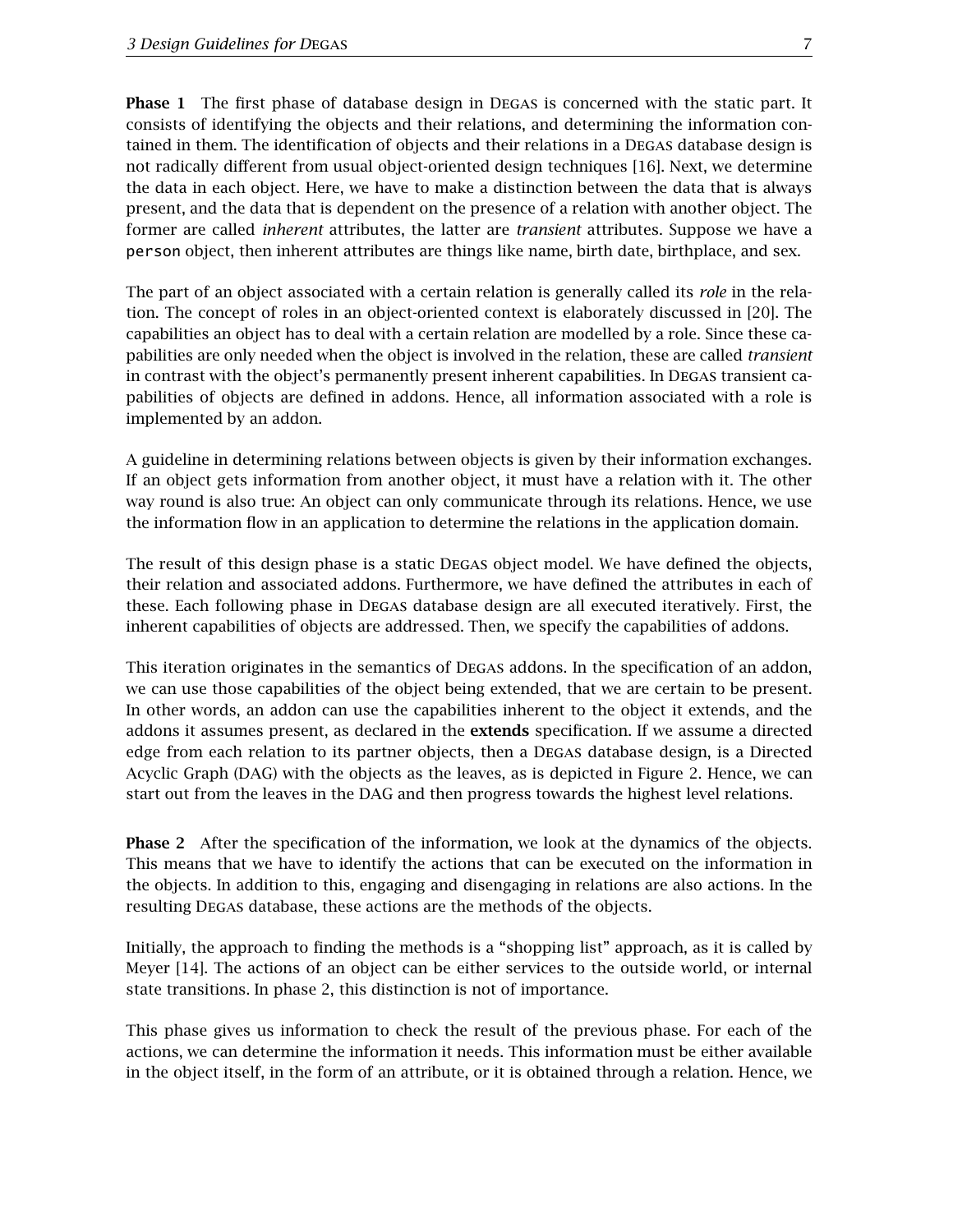

Figure 2: A Degas database design as a Directed Acyclic Graph

can check whether we have specified all attributes of an object. Furthermore, we can check whether there is a relation for every information exchange between objects. Vice versa, we can check whether every relation is used to exchange information between objects.

**Phase 3** Having specified the actions an object can execute, we have to specify when these actions are executed. We do this by specifying the situations that trigger the actions. The specification formalism of these situations is up to the designer. He can use a graphical formalism, such as the situation diagrams introduced in [13], or another formalism. The only requirement is, that it has a clear translation to ECA rules.

In this phase, we first specify the activation conditions inherent in an object, i.e. in an object without any addons. After that, we specify the interaction scenario for each relation. This interaction scenario describes the communication between the partners in the relation and the relation object. From this scenario, we derive the activation conditions for the actions of the objects. Please note, that these interaction scenarios can involve inherent actions of a partner object, since these are available to addons.

Activation conditions thus derived can be either local to an object or the result of actions of another object. The first category is found back in rules in the object itself. The second category means invocation of a method from another object, either from a rule or from a method of that object.

For some methods we are not be able to specify an activation condition within the application. This is the case for activations either by users or by other software components. In these cases, we also specify an interaction scenario for the interface relation to these agents. This interaction scenario specifies what actions can be invoked by a user or another piece of software.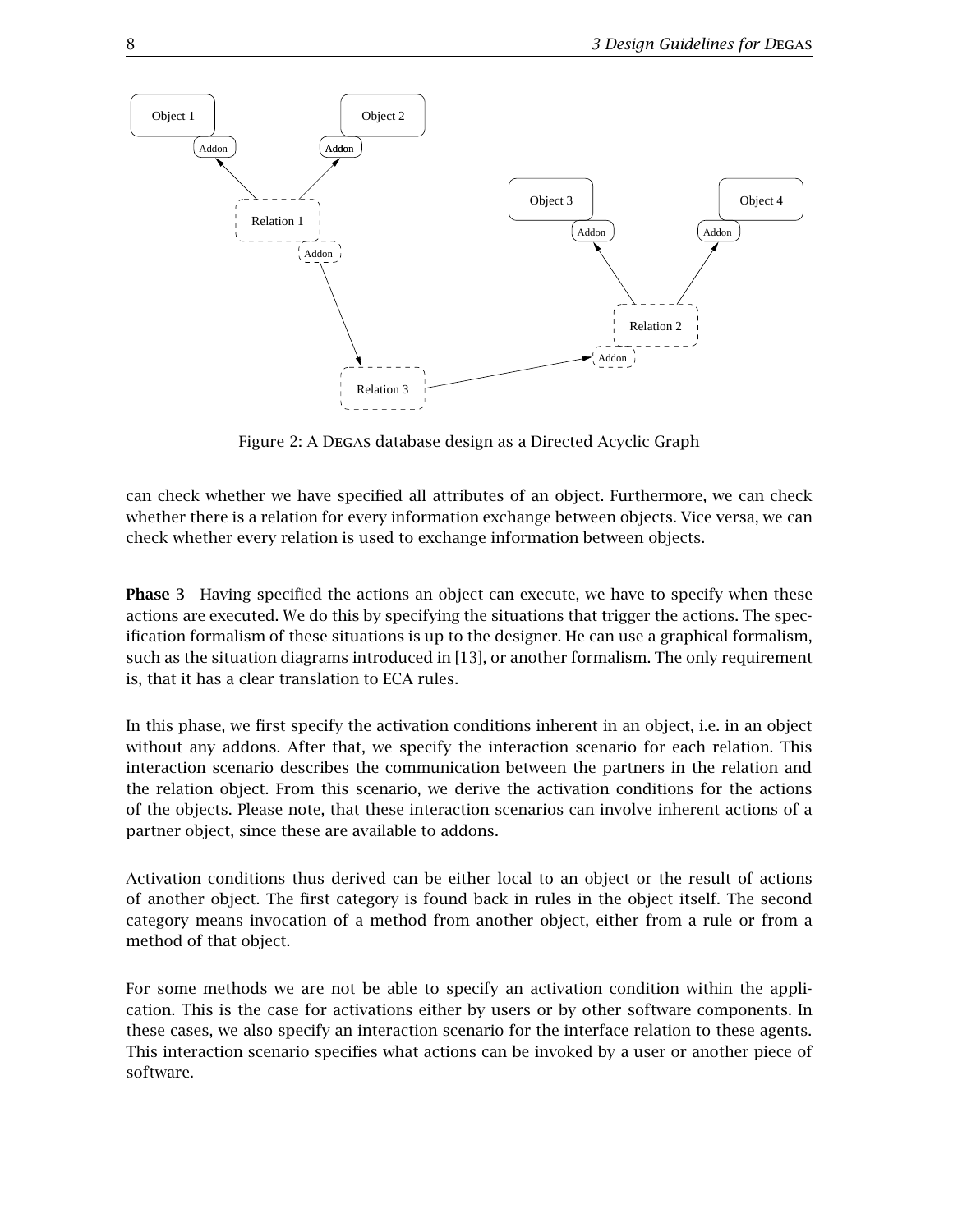

Figure 3: Part of an order processing workflow with a clock and task inhibition

Using the result of this phase, we can validate the list of actions specified in the previous phase. If we are not able to formulate an activation condition for an action, it is most probably not needed in the current application.

**Phase 4** The last phase in the design of a Degas database, is to specify the temporal relations between the actions. These are meant to express the ways an object can execute actions. The result of this phase is the lifecycle of an object. The lifecycle specified for an addon conforms to the lifecycle of the inherent object by the use of the communication merge to merge the lifecycles of objects and addons. For a more elaborate discussion of lifecycle merging the reader is referred to [4]. In terms of OMT, the lifecycle gives the dynamic model of the application, without the activations of the state transitions.

The lifecycle provides a check on the activation conditions of the previous phase. If the activation condition contains an event expression, then this event expression must comply to the lifecycle specified in Phase 4. A conflict here means that either the activation or the lifecycle is incorrect.

### **4 Specification of workflow**

The example we use in this paper to show the Degas design process is workflow management. In the specification, we are mainly concerned with routing of an activity. For each processing phase, we store the immediately preceding and succeeding tasks. This specification of the routing of a workflow allows us to specify the conditions to start each processing phase in the workflow. These conditions depend on the way it is related to its predecessors. The different types of relations between tasks are called *routing elements*.

The set of preceding tasks of a task *τ* is denoted by the set *pr ed(τ)*. Likewise, the set of succeeding tasks is denoted by  $succ(\tau)$ . As an example consider the workflow in Figure 3, which gives the workflow for billing an order. A bill is sent to the customer. If we do not receive payment in 30 days the order is cancelled. Otherwise the order is delivered.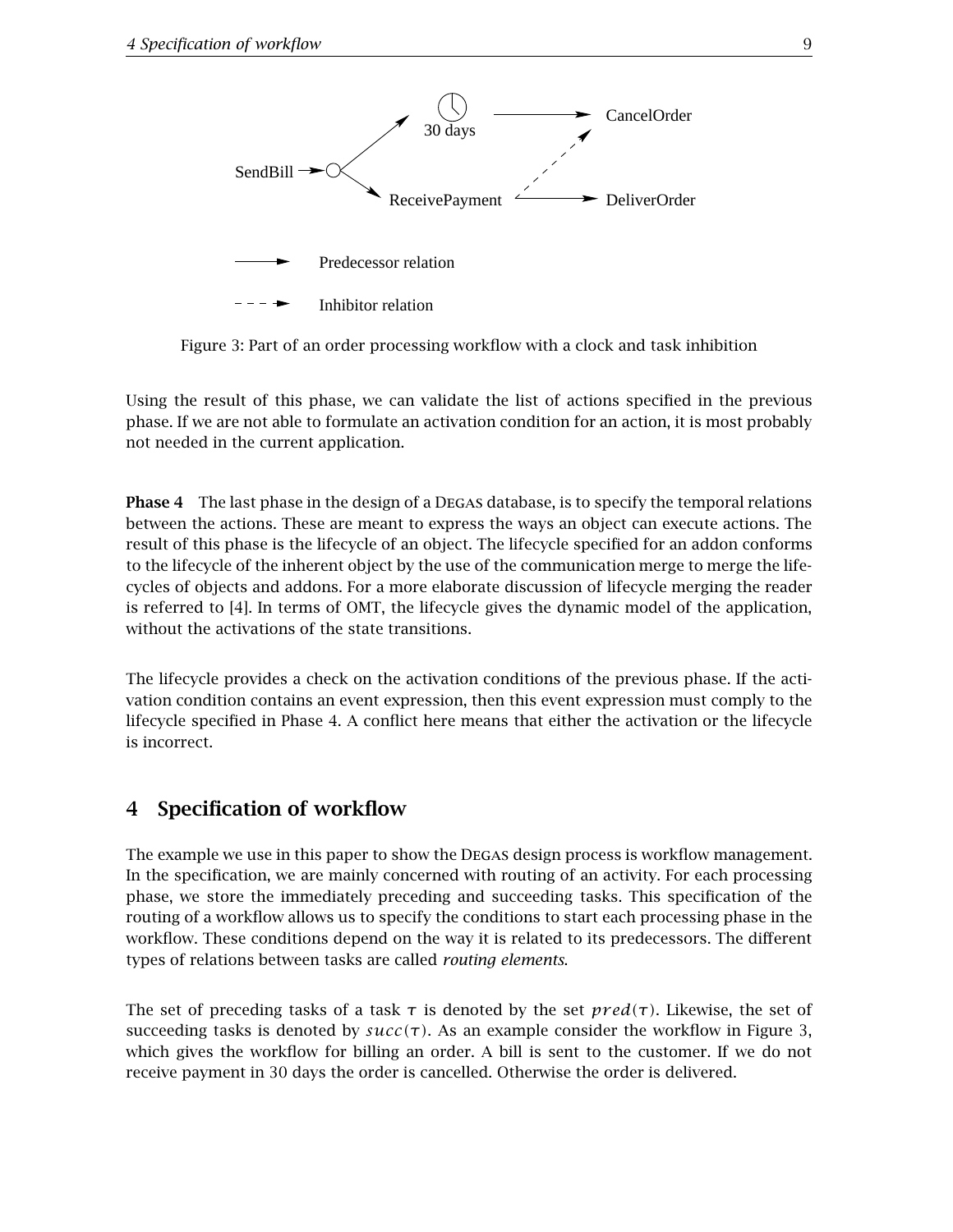In this workflow we have the following predecessor and successor tasks:

| $succ(sendBill) = {timer(30), ReceiverPayment} \text{pred(sendBill)} = \emptyset$ |                                         |
|-----------------------------------------------------------------------------------|-----------------------------------------|
| $succ(timer(30)) = {CancelOrder}$                                                 | $pred(\text{timer}(30)) = \{sendBill\}$ |
| $succ(ReceivePayment) = {DeliverOrder}$                                           | $pred(ReceivedPayment) = {sendBill}$    |
| $succ(Cancellation) = \emptyset$                                                  | $pred(CancelOrder) = {timer(30)}$       |
| $succ(DeliverOrder) = \emptyset$                                                  | $pred(\zeta) = {ReceivePayment}$        |

Besides positive predecessors, we need the notion of negative predecessors, or *inhibitors* for a task. These are tasks, that prevent the execution of another task. In the above example, we cancel an order of a customer who has not paid his bill in 30 days. Clearly, this task is inhibited by the payment of the bill. Hence, associated with each task  $\tau$  is a set of inhibiting tasks denoted by  $Inhib(\tau)$ . In the example in Figure 3 we have:

*Inhib(*CancelOrder*) = {*ReceivePayment*}*

Other tasks have an empty set of inhibiting tasks.

The example in Figure 3 also contains a special kind of task, that is a timer. A timer is simply a task that is completed at the specified time past its start.. In this example, the effect is that the ReceivePayment only inhibits the cancellation of an order if it is completed before 30 days are over.

Furthermore, there might be certain conditions associated with the execution of a task on a job. One of the main uses of conditions is as a criterion to choose between a number of successor. For example, the billing procedure of a mail order company might make a difference between new customers and known customers. Hence, each task *τ* has an associated *p* recondition *Precond*(τ). If  $τ$  has no specific precondition,  $precond(τ) = True$ .

The Workflow Management Coalition distinguishes five routing elements [21], apart from simple sequential routing. These are AND-split, AND-join, OR-split, OR-join, and iteration. These routing elements can be formalised in terms of predecessor and successor tasks, and preconditions. This formalisation is translated to active rules to start each succeeding task. The formalisation and active rules for each routing element is found in the appendix.

### **5 Designing a workflow in Degas**

In this section, we apply the design guidelines from the previous section to the example of workflow management. The minimal information and maximal encapsulation principle leads to a modularised approach to workflow management in active databases. Current approaches are all more or less global. In [7], groups of rules are only introduced after the rules have been derived. Although these groups are helpful in analysis of the rulebase, they are of no help during the design of the database. We show that the DEGAS approach to active database design leads to a clean database design.

In the following discussion, we will first consider workflow *in abstracto*. Then, this discussion will be illustrated by a concrete example, which is an order processing flow. The billing task specified in the previous section is part of this order processing. This flow is depicted in Figure 4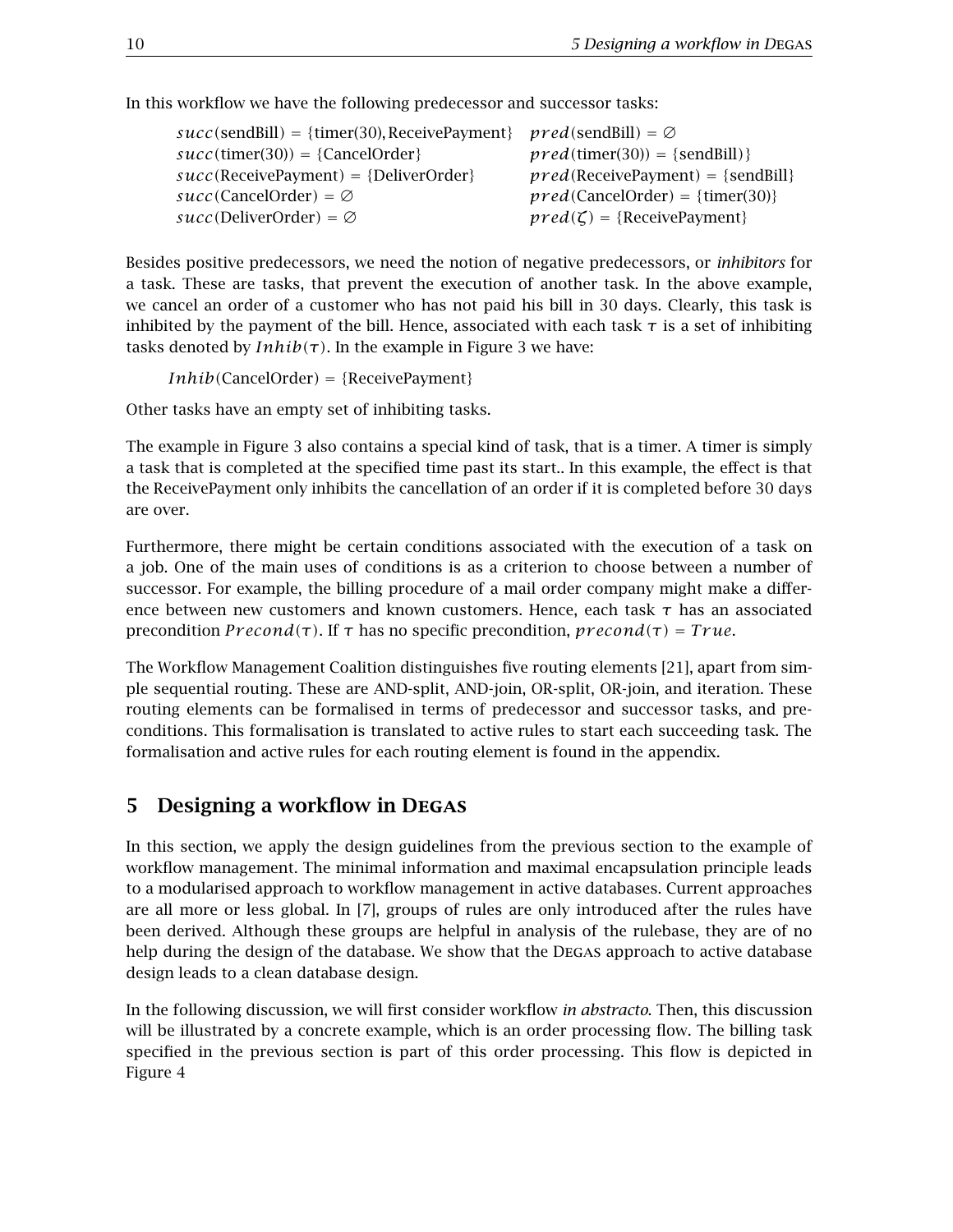

Figure 4: The workflow for order processing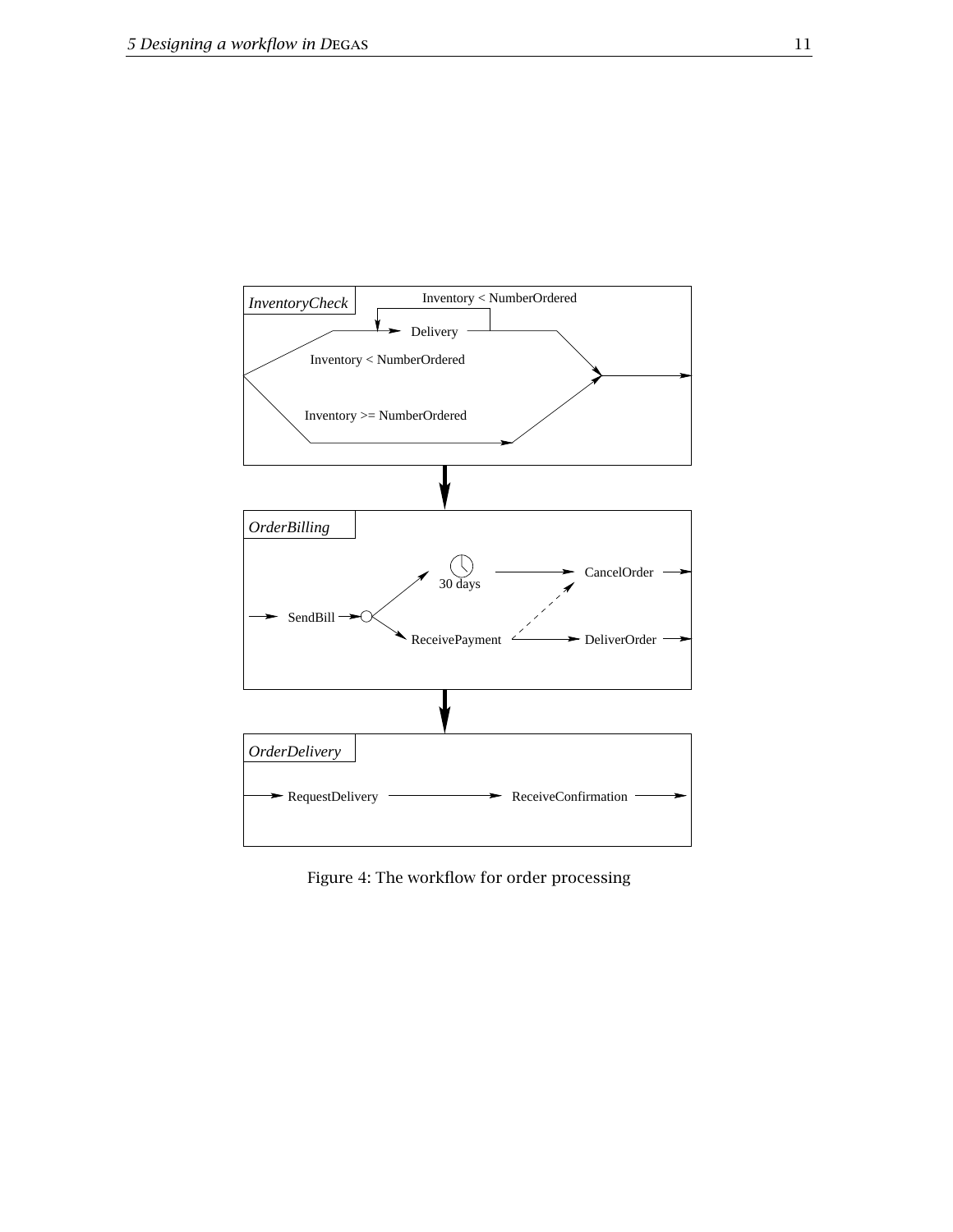### **5.1 Phase 1: Identifying the Objects**

A workflow management system is there to support a *job* getting done. This job follows a certain activity or *schema*. This *schema* defines how the job is processed by the system. It consists of a number of processing phases, or *tasks* that must be executed in a certain sequence. These tasks are executed by *agents*. An agent can be a person or a computer program.

The job object contains the application data. In traditional, physical workflows this would be a form. For example, in our order processing workflow it is the software equivalent of an order form. Hence, it contains attributes like the item on order, the quantity and the negotiated price. Hence, its attribute specification is the following:

**Attributes** item : string number : integer price : real currentTask : number

The agent objects<sup>1</sup> implement the application functionality of the workflow. This means that they can represent anything from a piece of software processing the job to an interface to a person. Thus, agent objects form the interface to the outside world. in our example, on of the agents is the Inventory Controller, which keeps the number of items in stock and the reserved part of the stock.

**Attributes** Inventory : integer Reserved : integer

The third important piece of information in a workflow is routing information, embodied by schemata. A workflow schema describes the way a certain activity is completed. Such an activity is composed of a number of tasks that need to be executed in a certain sequence. Thus, the schema class is an additional class in our design. These objects store workflow schemata in terms of successors and predecessors to each task.

The relations between these three classes of objects are mainly determined by their information exchange. There are three pairs of object classes in our example, which means three potential binary relations. We briefly consider these three pairs. During the execution of a task of a job by an agent, the agent object needs information from the job object. Hence, a job object has a relation with the agent object that executes its current task. We call this relation the TaskExecution relation. The role of the agent is that of processor, while the job is processed. As a consequence of the minimality principle, explained in the previous section, this relation is only present while the agent executes the task. Once the task is completed, the relation is deleted again. In our example, the InventoryCheck relation is an example of a TaskExecution relation. Its only attributes are the partners in the relation, Job and Schema, that are specified in the **relation** clause.

In our order processing example, each phase has a separate TaskExecution relation. These are the InventoryCheck, OrderBilling and OrderDelivery relations.

<sup>1</sup>Not to be mistaken for any kind of *intelligent agents*.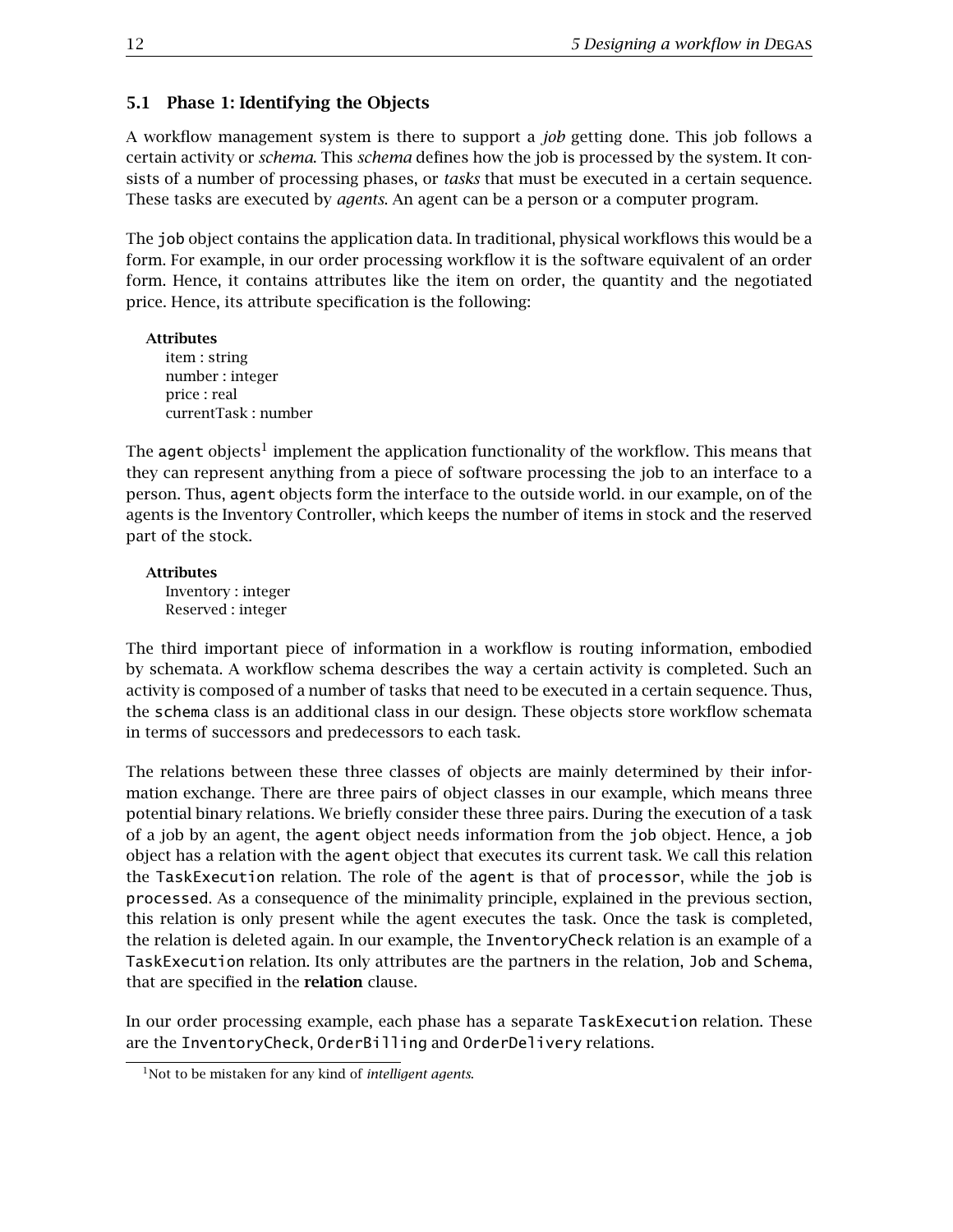The next pair is job and schema objects. Every job is routed according to some schema. Therefore, a job must be provided with routing information by a schema. This leads to a relation between a job and a schema object, named the JobFlow relation. In this relation, the schema has the role of router. The job is routedBy the relation. The job engages in this relation, as soon as it is started. Again the JobFlow relation object does not store any information.

The remaining pair, schema and agent do not have a meaningful information exchange. The schema object contains information about the way jobs can be routed. This information is not necessary for an agent.

The result of this design phase in terms of generic workflow objects is depicted in Figure 5. Our concrete example is shown in Figure 6. In these pictures, the large rounded rectangles are objects. The small rounded rectangles denote addons. A dashed border indicates a relation object. Please note that the arrows do not imply any arity constraints on the relations. Instead, they point to the partner objects, on which the relation object depends for its existence.



Figure 5: Degas object model of a workflow

### **5.2 Phase 2: The actions in a workflow**

The next phase in the design of a workflow in Degas is to specify the actions of the different objects.

#### **5.2.1 Inherent actions of objects**

Each agent has actions to start its task and to signal the completion of its task. Further actions of an agent are dependent on the kind of agent. For example, the InventoryControl agent has actions to reserve stock for an order and to put newly arrived stock in the inventory.

#### **Methods**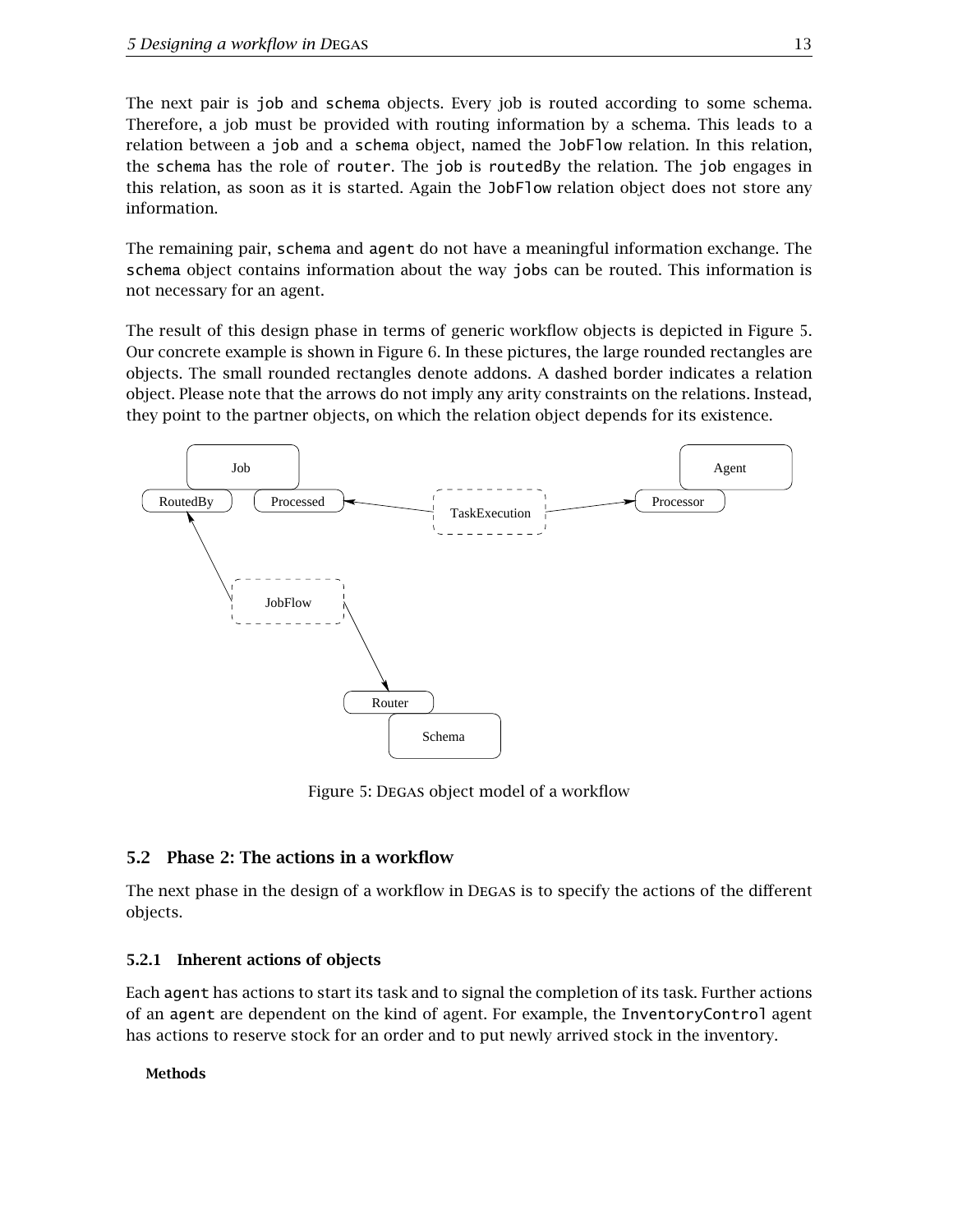

Figure 6: The object schema for an order processing workflow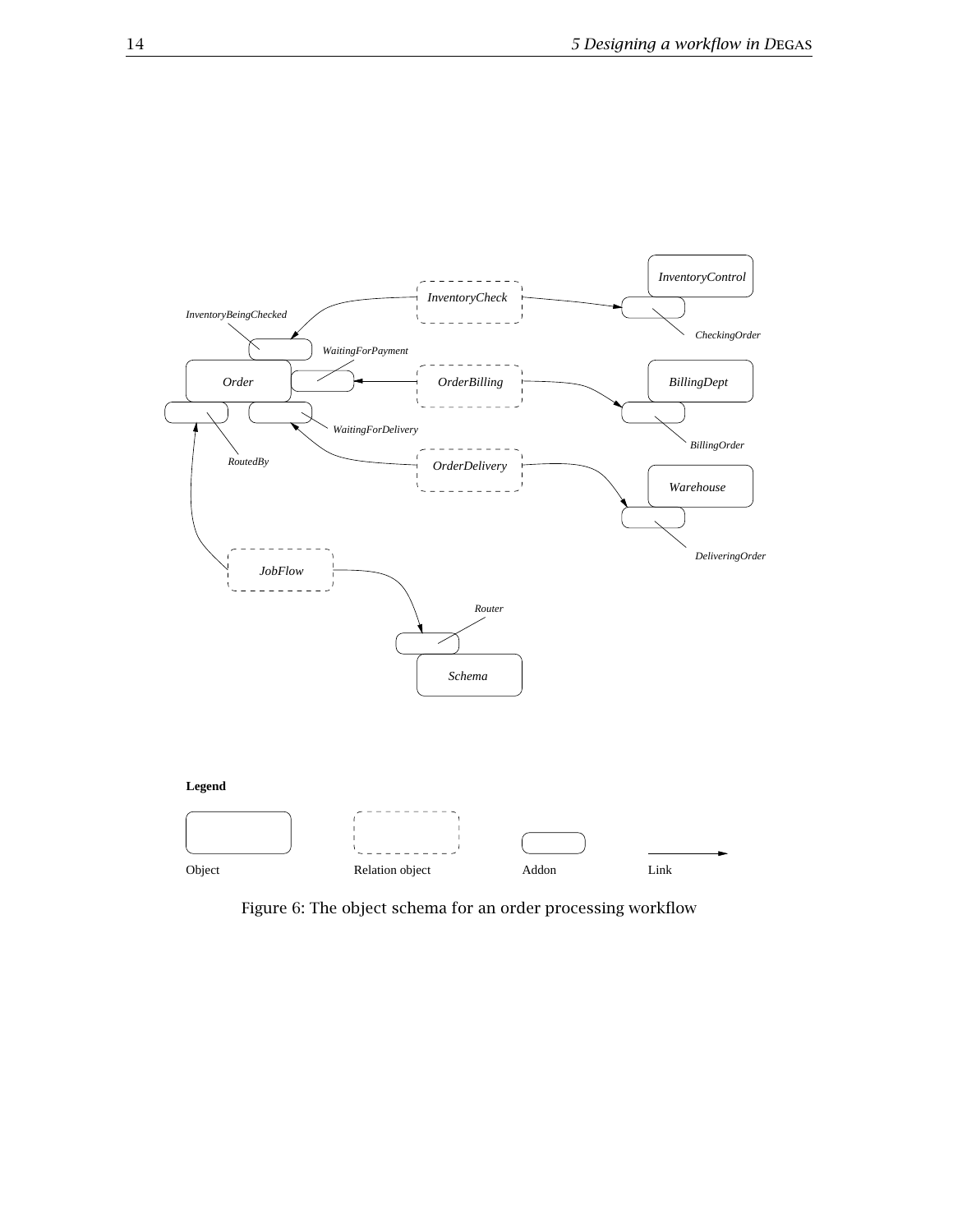```
reserve(number:integer) = \{Reserved = Reserved + number
\}newstuff(number:integer) = \{Inventory = Inventory + number
\}
```
The only inherent action of a job object is the action to execute a certain schema. This action means that the job enters a JobFlow relation with a Schema object. Other actions may be defined for other purposes, but these are not relevant in this example. Since the **Extend** action is built-in in every Degas object, we do not see it back in the specification of the order object.

The services of a schema object are to provide information about the flow it defines. This means that it can answer the question, what comes after a specific task. The answer is provided by way of an addon that implements the routing decision to be made after each task. Hence, the only information a job needs to provide to get an answer is the job it has just finished. This is a consequence of the minimality of information principle. For example, in the workflow shown in Figure 6, if a job has finished the InventoryCheck, it requests the next task from the JobFlow relation object. It forwards the request to the Schema object, that replies with the name of the addon implementing the OrderBilling phase.

#### **5.2.2 Transient actions of objects**

Having defined the actions in the objects, we proceed to specify the actions in relations and their associated addons. With regard to a relation the most important issue is, what a relation enables the partners to do. From this, we can derive the actions of the relation itself.

The JobFlow relation enables the job to follow certain workflow. Through JobFlow it requests information on what task to execute next. Hence, the RoutedBy addon forwards a request for the next processing phase to the JobFlow relation object.

```
Addon RoutedBy
extends Order
...
Methods
   nextPhase(current:string) = f
      jobflow.whatNext(current)
   \left\{ \right\}
```
The JobFlow relation object contains an action to inform the job partner of its next task. The answer is given by instructing the job object to extend itself with an addon that contains the actions of the next task. A further action is to replace the Schema object in the relation with a new object.

```
Object JobFlow
...
Methods
  whatNext(task : string) = \{succ = Schema.successor(task)
     Job.Extend(succ)
```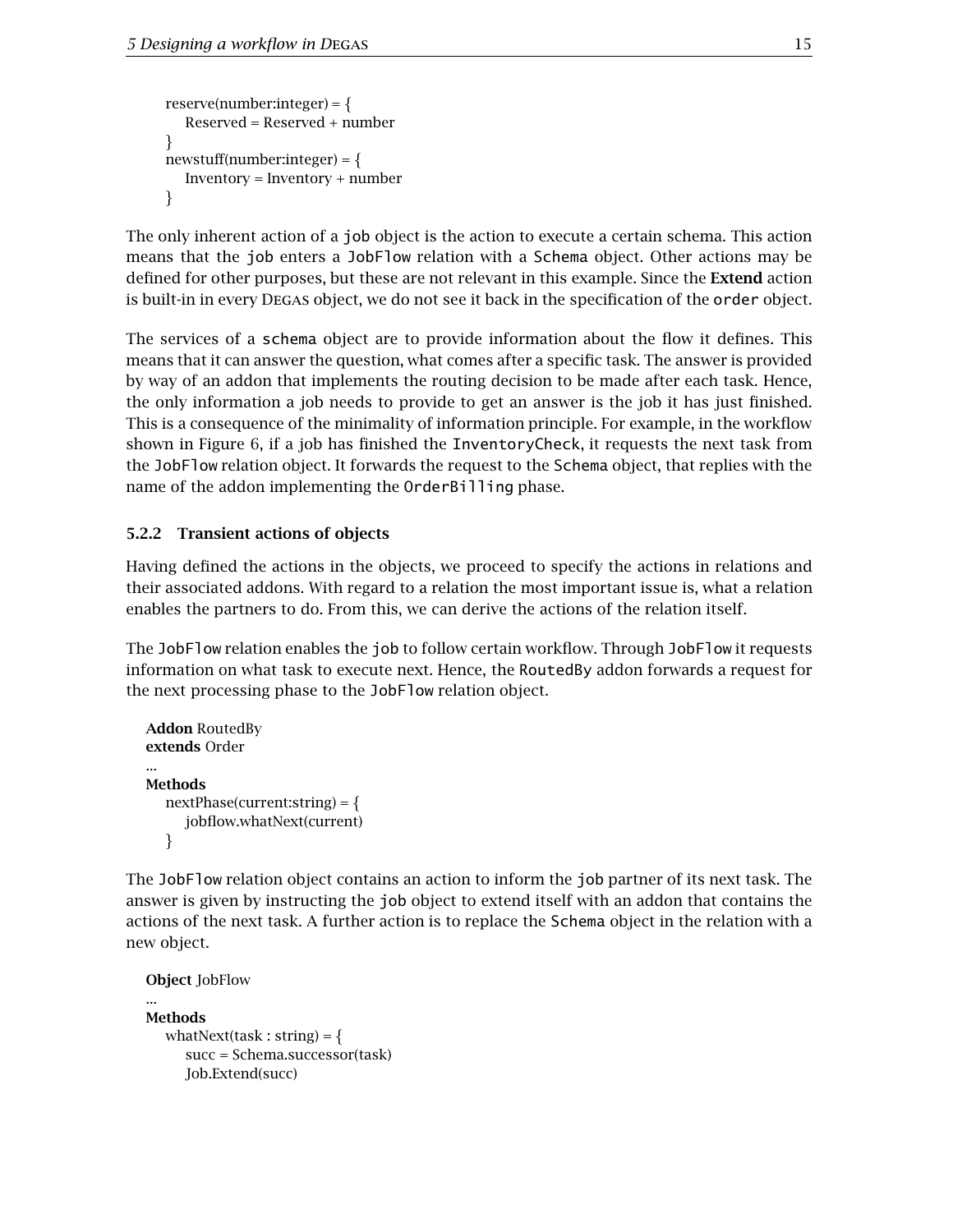```
\}replaceSchema(newSchema:oid) = f
  Schema.delete(Router)
  Schema = newSchema
  Schema.extend(Router)
\}
```
The Router addon provides access to the routing information in the Schema object.

```
Addon Router
extends Schema
...
Methods
  successor(task:string) = \{return succ(task)
   \}
```
The TaskExecution relation allows a job to be processed by an agent. The existence of the relation means that the task will be executed, but it is not started immediately after the creation of the relation. Hence, the Processed addon will contain the necessary actions to start the task. In addition, it will contain actions that give the agent the information necessary to execute its task. The Processor addon will contain the actions, that are specific to this task. Hence, it can be regarded as an interface to the inherent actions of the agent.

In our order processing example, one specialisation of the TaskExecution relation is the InventoryCheck. This implements the first processing phase which is done by the InventoryControl agent. The InventoryCheck relation object implements actions to start and to finish the processing phase.

```
Object InventoryCheck
Relation InventoryControl, Order
...
Methods
   Start(number : integer) = {
     InventoryControl.request(number)
   \}Finish() = \{Order.EndInventoryCheck
   \mathcal{F}
```
An order object can only be a partner in the InventoryCheck relation, if it is routed by some workflow schema. Hence, the InventoryBeingChecked addon extends an order object, that is already extended by a RoutedBy addon. This is specified in the **Extends** clause of the addon specification. The only action in this addon contains the functionality to end the phase.

```
Addon InventoryBeingChecked
extends RoutedBy
...
Methods
   EndInventoryCheck = \{nextPhase
   \mathcal{F}
```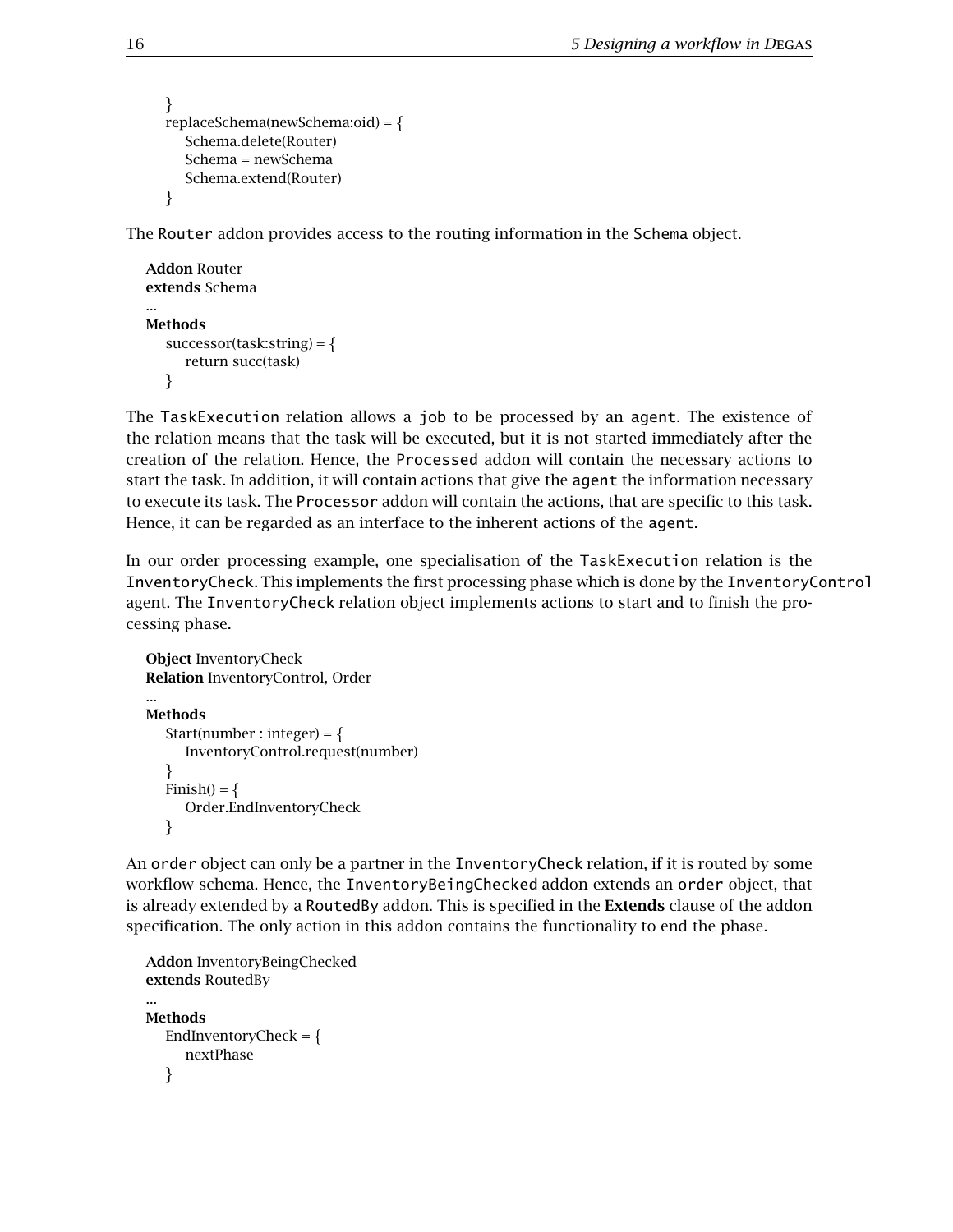Since the InventoryControl object is the agent for the InventoryCheck task, the CheckingOrder addon contains most functionality. This consists of actions to request the number of items required for the order and to reserve the items, if they can be supplied.

```
Addon CheckingOrder
extends InventoryControl
...
Methods
   request(number : integer, dest : oid) = \{noOfItems = number
   \left\{ \right\}getit(number : integer, dest : oid) = \{reserve(number)
   \}
```
### **5.3 Phase 3: Activation of action**

In the third phase of the Degas database design, we specify when the different actions of an object are executed. This means that we first specify the internal activations in inherent objects, which are derived from the static constraints of the objects. Then, we formulate the interaction scenario for each relation, which leads to activation of actions in the partners of the relation, as well as in the relation object itself.

The objects, defining inherent capabilities, have no relations with other objects. Hence, inherently no object has business rules. For our workflow application, there are no integrity constraints on the objects, job, agent, and schema. The inherent actions may be used, however, in the addons that extend objects.

The interaction scenario for the JobFlow relation is depicted in Figure 7. The job object, in our example the order object, requests the next task on completion of a task. The whatNext action of the JobFlow object gets this information by a call to the successor function of the Schema object. The JobFlow object then sends a message back to the order object. This is an extend action to add the addon implementing the next task, in this case the OrderBilling task.



Figure 7: The interaction scenario for the JobFlow relation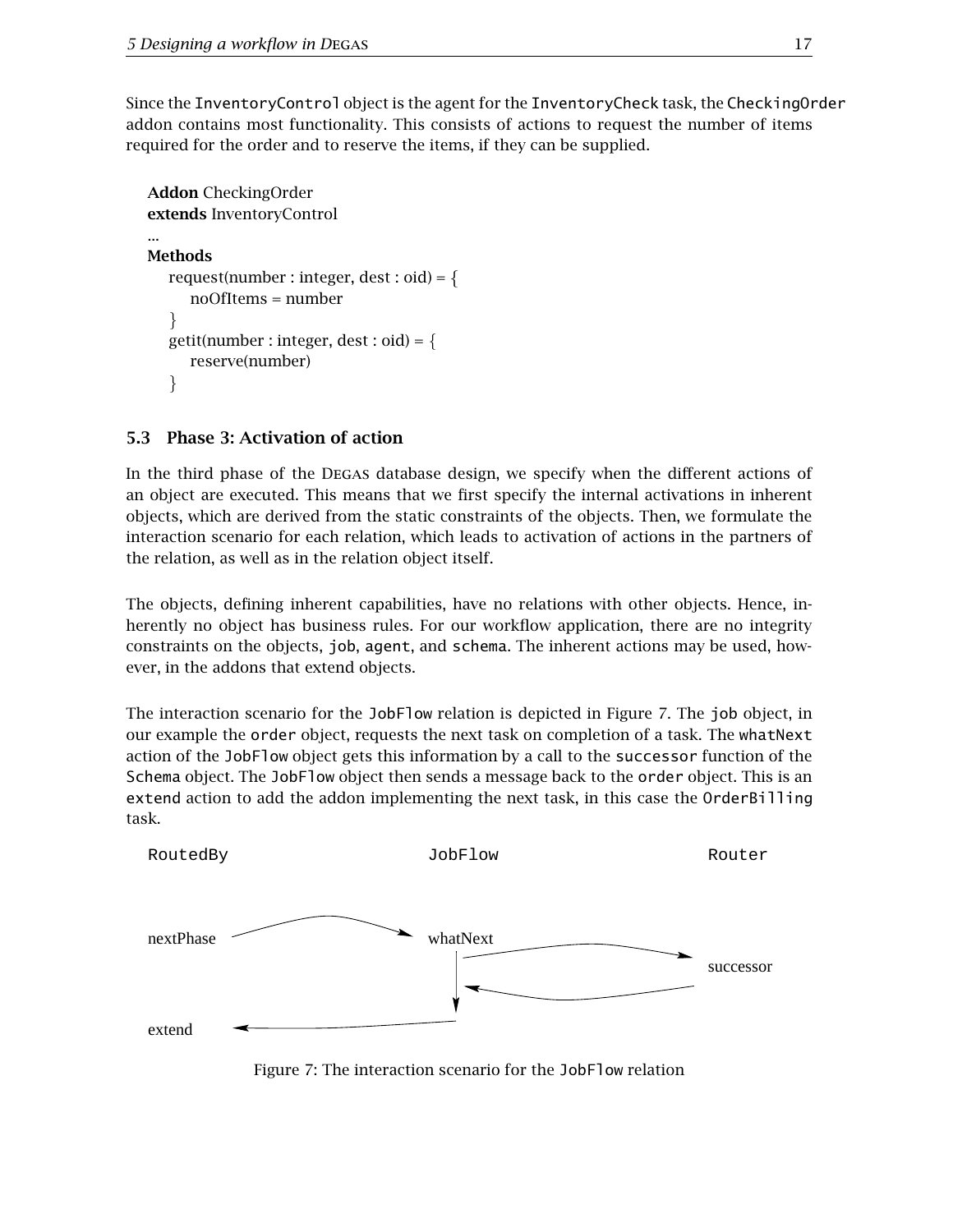The interaction scenario for the InventoryCheck relation is shown in Figure 8. The goal of this task is to check if the inventory suffices to deliver the order. The InventoryBeingChecked addon invokes the start action of the InventoryCheck object. At its turn it sends a request message to the InventoryControl object. When the inventory check is successful, the getit action is executed by the InventoryControl object. This action invokes the Finish action of the InventoryCheck, which leads to execution of the EndInventoryCheck action of the order object.



Figure 8: The interaction scenario for the InventoryCheck relation

The internal processing of the InventoryControl object is an iteration of the request action. As is shown in the workflow, the required number is requested from the stock. If this number cannot be reserved, the request is repeated each time new inventory arrives.

This leads to the activations of the different actions shown in Table 1.

### **5.4 Phase 4: Constraints on actions**

The final phase of the design process is the specification of the order of the actions. This leads to a lifecycle for each object, that embodies its dynamic constraints. Lifecycles are specified in Degas using a process algebraic formalism [5]. Please note that the lifecycle of an addon can include inherent actions of the object it extends.

The order object does not have any inherent actions, so its lifecycle is empty. With regard to the JobFlow relation, it can enter one of these relations. During the existence of the relation, the order object can go to a next phase an arbitrary number of times. Hence, the lifecycle of the RoutedBy addon is:

Extend(RoutedBy);nextPhase*∗*;Delete(RoutedBy)

The actions of an order object in the InventoryCheck relation are again limited. It enters the relation and executes one action to end the relation. Hence, the lifecycle of the InventoryBeingChecked addon becomes:

```
Extend(InventoryBeingChecked);
  EndInventoryCheck;Delete(InventoryBeingChecked)
```
The inherent actions of the InventoryControl object can be executed in any desired order. Hence, the lifecycle is:

reserve*<sup>∗</sup>* newstuff*<sup>∗</sup>*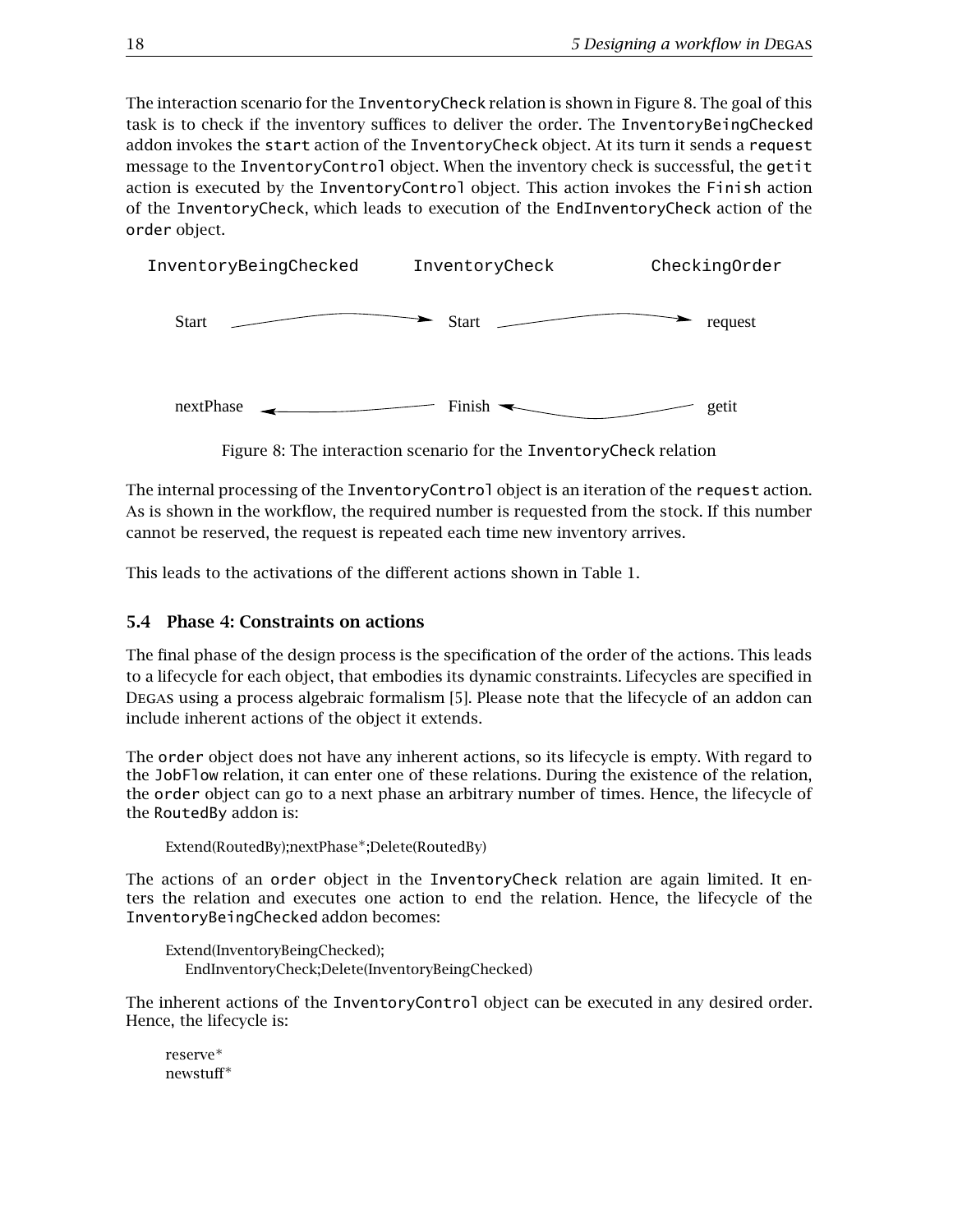| Object or addon specification |                                                 |
|-------------------------------|-------------------------------------------------|
| Action                        | Activation                                      |
| order                         |                                                 |
| No actions specified          |                                                 |
| RoutedBy                      |                                                 |
| nextPhase                     | invoked by EndInventoryCheck                    |
| InventoryBeingChecked         |                                                 |
| EndInventoryCheck             | invoked by InventoryCheck.Finish                |
| InventoryControl              |                                                 |
| reserve                       | invoked by getit                                |
| newstuff                      | invoked from outside scope of example           |
| CheckingOrder                 |                                                 |
| request                       | - invoked by InventoryCheck. Start              |
|                               | - invoked by occurrence of newstuff             |
| getit                         | executed when a request occurs and              |
|                               | the inventory is sufficient.                    |
| InventoryCheck                |                                                 |
| <b>Start</b>                  | executed on order.extend(InventoryBeingChecked) |
| Finish                        | executed on CheckingOrder.getit                 |
| JobF1ow                       |                                                 |
| whatNext                      | invoked by RoutedBy.nextPhase                   |
| ReplaceSchema                 | invoked from outside scope of example           |
| Router                        |                                                 |
| successor                     | invoked by JobFLow.whatNext                     |

Table 1: Activations of actions in the workflow example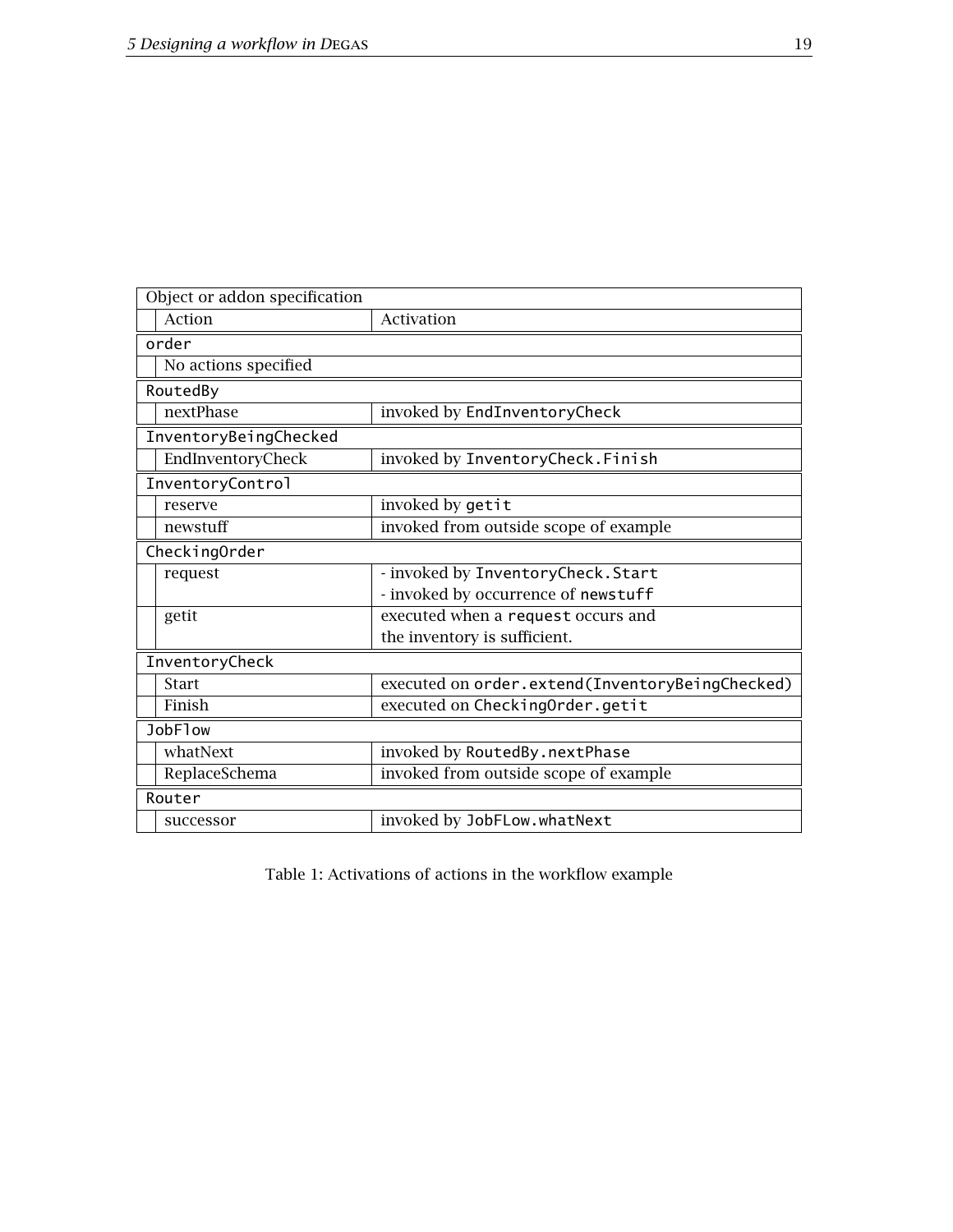The order of the actions that pertain to the InventoryCheck relation reflects the scenario of the relation. A request action can be executed a number of times before a getit action is executed. Furthermore, the request call is only accepted from the object itself and the InventoryCheck relation object. The lifecycle of the CheckingOrder addon is:

request*∗*;getit ([sender==InventoryCheck]request)*<sup>∗</sup>* ([sender==self]request)*<sup>∗</sup>*

The other relation in our example is the JobFlow relation. The relation object only has two actions, whatNext and replaceSchema. These can be executed in any order, but the whatNext action is only accepted from the job object, in our example the order object:

```
(sender==Job)whatNext∗
replaceSchema∗
```
The schema side of this relation is very simple. The only action is the successor action, that can be executed any number of times:

successor*<sup>∗</sup>*

**Complete Application** This completes the design of our workflow example. The complete Degas source, that results from this design is given in the appendix.

## **6 Flexibility of the workflow**

One of the chief characteristics to judge a workflow implementation is its flexibility. In particular, it must be easy to change elements of the workflow. This can be either the routing of a workflow, or the way a task is executed. In this section, we show that the workflow design of the previous section, using the Degas minimality principle, provides the necessary flexibility.

### **6.1 Evolution of the Workflow Schema**

Over time, the schema of a workflow may evolve. The causes of workflow evolution can be very diverse. They might be optimisations due to an analysis of the process, new legal requirements on a production process, etc. In this subsection, we look at the effects of workflow evolution on the workflow schema, i.e. the changes it causes in the routing of the workflow. Changes can be addition or deletion of tasks to or from a workflow, and changes in the sequence of tasks in a workflow.

In the workflow design of the previous section, routing information is stored in the schema object. Hence, a change in the workflow routing will lead to a new schema object. This new object might be generated in a number of ways, by transformation from an existing object or by design from scratch. The creation of this new schema object is not of interest here, we only consider different schema evolution policies given new or modified schema objects.

The subject of schema evolution is discussed extensively in [8]. The authors give a number of different policies to deal with activities in an evolving schema. The goal of these policies is to gracefully handle ongoing activities, that follow a schema that is modified. In brief, the following policies are identified: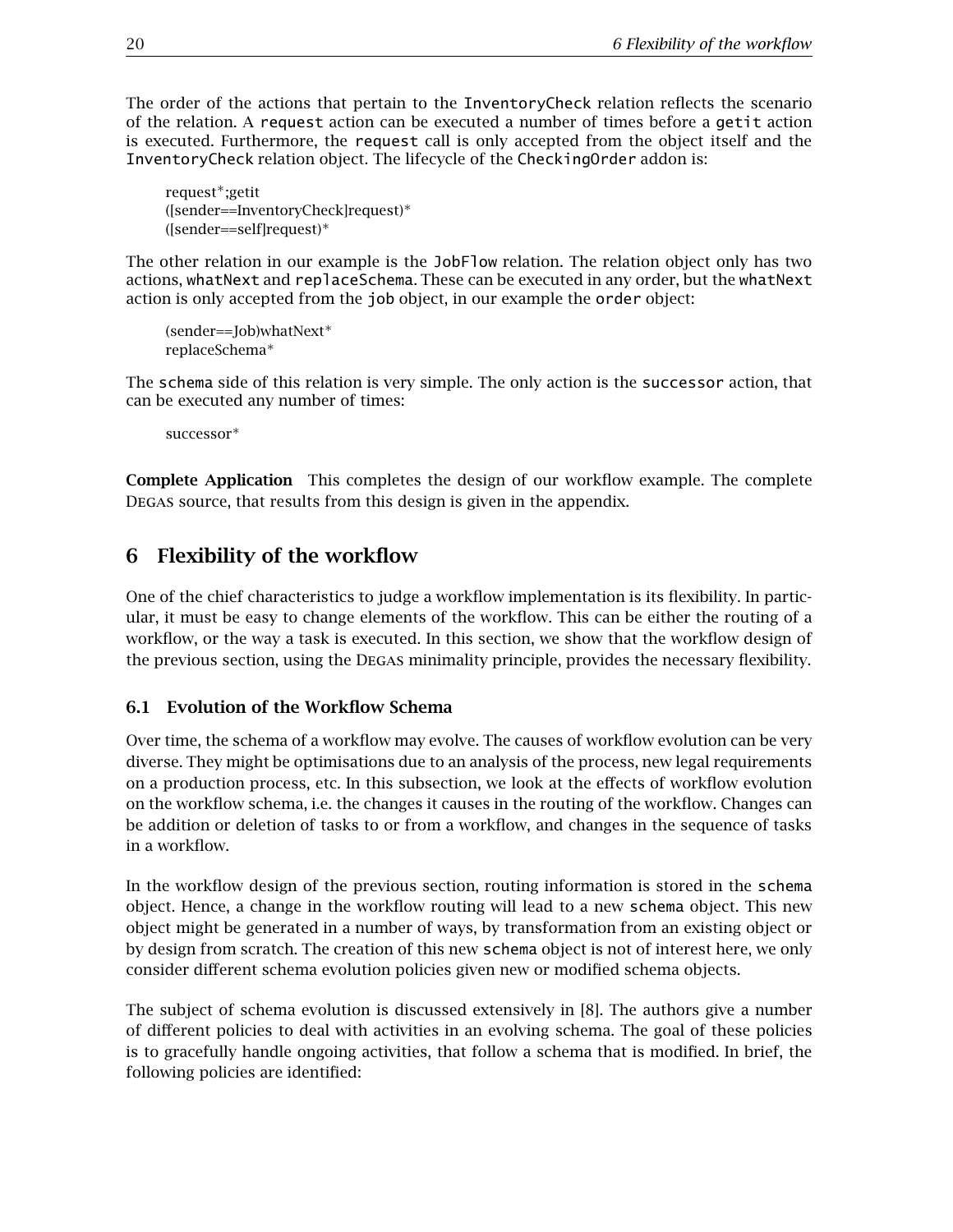- **Abort** All activities following the old schema are aborted and restarted following the new schema.
- **Flush** Ongoing activities are completed according to the old schema, while new activities are started following the new schema.
- **Progressive policies** In these policies, ongoing activities are upgraded to a new schema without restarting.

To cater for the *Abort* policy, we must provide a number of facilities in the different objects. First, the job object must provide an action to abort its activities. This action must roll the object back to the state it was in, when it started. Since a Degas object contains its complete history, this is relatively easy to implement. A workflow, however, also has effects in the real world. Since agents are responsible for the interactions with the real world, they also provide the compensating actions. Roll back of actions is discussed in the next section.

Since routing information is communicated to the job object as late as possible, this rolling back can be completely transparent to the job object. After each task, the job object requests its next task. Instead of answering with the next task to complete the activity, the schema object replies with the next compensating task to roll the job object back to its initial state.

The *Flush* strategy is very easy to implement in any system. In our design, every job has a relation to a schema object. If a new schema project is created for an activity, the job object that are already being processed simply keep their relation with the old schema object. If a new job object is entered into the activity, it gets a relation with the new schema object.

The term *progressive policies* covers a number of different policies, which have in common that an activity is finished following a modified schema without a complete rollback of the old schema. The modified schema may or may not be the same as the new schema. A job can be switched over to the new schema, if the completed part of the old schema conforms to the new schema. In this case, we can simply change the schema object in the jobflow relation to the new schema.

Other progressive policies involve a special transition schema, that is only used to complete ongoing activities. A transition schema can implement a number of different methods. For example, it can contain a partial rollback, to get the job in a state, where its completed work conforms to the new schema. Another possibility is to append some special tasks at the end of the flow in order to get the same result as produced by the new schema. This approach is especially useful in manufacturing, where it can be used to retrofit the product with a modification.

All these approaches imply that a schema object, containing this transitional schema, is created. Since a job object does not contain any advance information about its routing, the change of schema can be enacted by a simple change of JobFlow relation. This is a distinct benefit of the Degas minimal information principle.

This approach also facilitates a final, truly ad-hoc, way of dealing with schema evolution. We can relate a job object to an interactive schema object, that prompts the workflow administrator for the next task on completion of each task in the activity. This might be useful for cases, where we only have a small number of job objects needing a transition schema.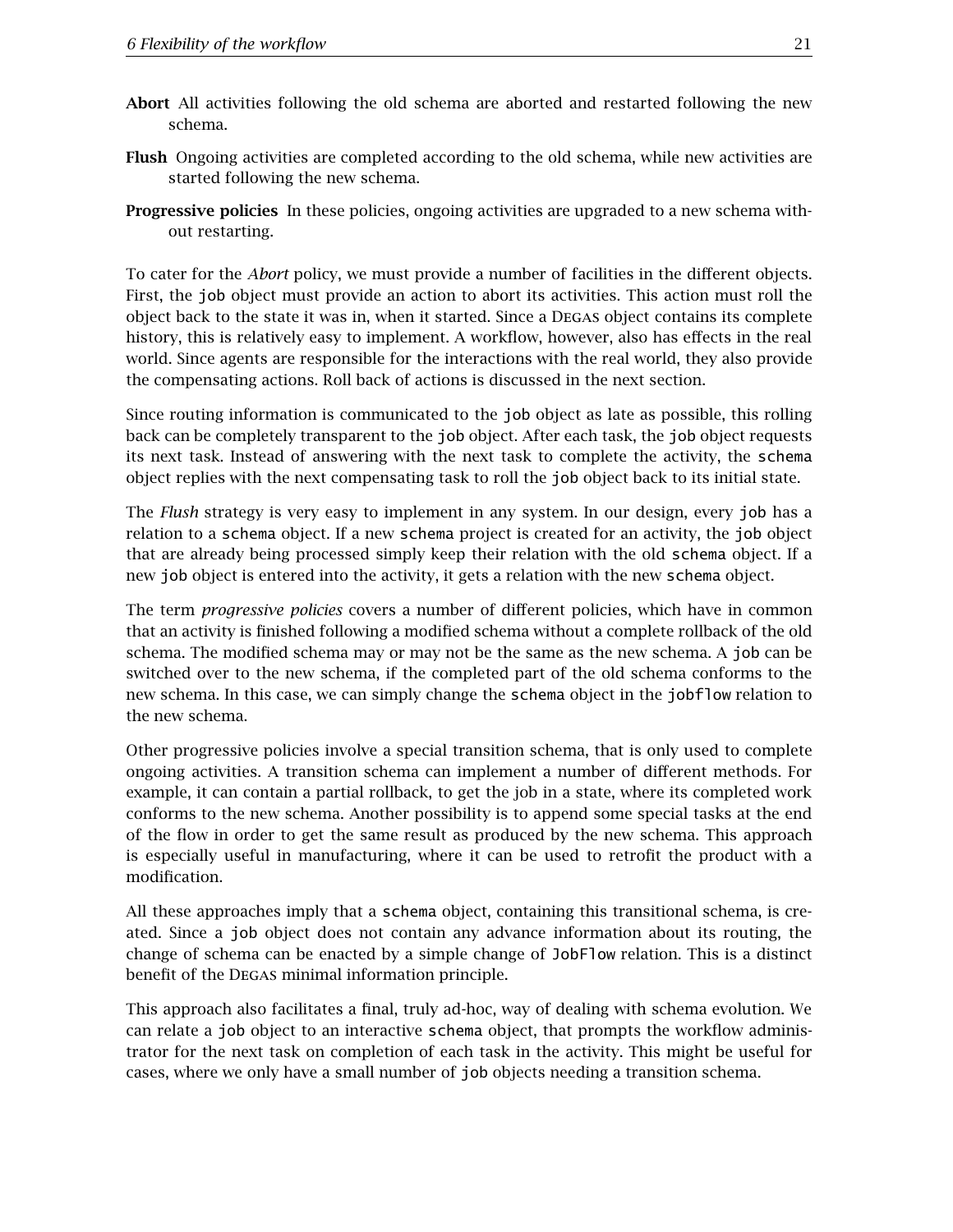#### **6.2 Undoing tasks**

In order to abort jobs or to apply progressive policies to jobs, we need the ability to roll back tasks. Aborting a task means that we have to reinstate the initial state of the job object. Some progressive policies may involve a partial rollback to a previous state. Here, we look at the problem of rolling back tasks in the workflow design discussed in this paper.

Previous states of a Degas object are stored as part of its history together with the actions that brought the object into that state. Hence, all information to bring back the job object to its original state is found in the object itself. Rolling back the actions with regard to the tasks that were executed, is basically a question of removing these actions from the history of the object. Since the current state is the latest state in th history, the current state of the object will then be automatically set to the state before

Removing actions from the history of an object only rolls back changes in the object itself, it does not undo the effects of interactions with the environment. The interactions with the physical environment of the workflow application are through the agent objects. In addition, the job object might have relations with other objects than the agent and schema objects. Hence, the rollback is a responsibility of both partners in the TaskExecution. As a consequence a workflow designer must provide *compensation* for each phase. The job objects cannot distinguish these compensating tasks from ordinary tasks. If a job follows a transitional schema, the schema object will simply give compensating tasks first as successor tasks.

Compensating tasks are analogous to the concept of compensating transactions used for sagas [9]. The difference is, that we do not need to roll back a transaction completely to its start, but that we can roll back only part of its actions. Hence, we relax the requirement on a saga with sub-transactions  $T_1, \ldots, T_n$  with compensating transactions  $C_1, \ldots, C_n$ , that we execute either:

 $T_1; T_2; \ldots; T_n$ 

or

$$
T_1; \ldots; T_j; C_j; \ldots; C_1
$$

for some  $1 \leq j \leq n$ . Instead we have a partial order between tasks, that may be extended. Suppose we have a partially ordered set of tasks *T*, where each  $T_i \in T$  has an associated compensating action *Ci*. In addition, we have a function *Compensate(τ)*, that yields the compensating task of task *τ*. Please note that a task undoes its compensating task, so the compensation of a task itself is its compensating task and *Compensate(Compensate(τ)) = τ* Then, we have the following requirements on two subsequent tasks:

$$
T_i; T_j \quad T_i < T_j \land \ \exists t \in T : T_i < t < T_j
$$

$$
T_i; C_j \quad C_j = Compensate(T_i)
$$

$$
C_i; C_j
$$
 *Compensate* $(C_i)$  > *Compensate* $(C_j)$   
  $\land$  *At*  $\in$  *T* : *Compensate* $(C_i)$  > *t* > *Compensate* $(C_j)$ 

$$
C_i; T_j \quad \exists t \in T : t < Compensate(C_i) \land t < T_j
$$
\n
$$
\land \quad \exists s \in T : s > t \land s < Compensate(C_i) \land s < T_j
$$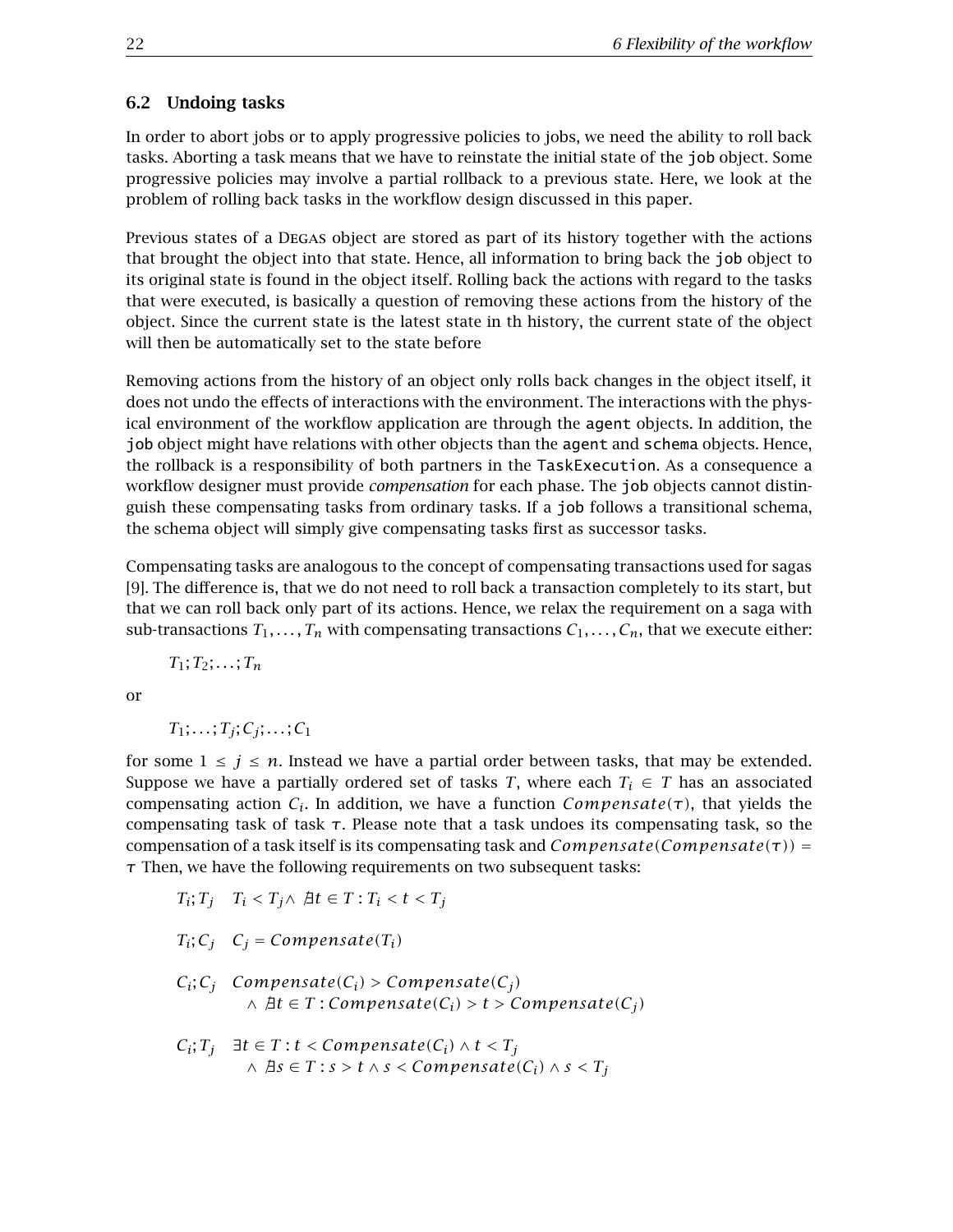### **6.3 Changing Task Execution**

The other main source of evolution in a workflow lies in the way tasks are executed. In our design, the execution of tasks is a concern separated from routing, since tasks are executed by agent objects. The interaction between agent and job objects is specified in the TaskExecution relation. As a consequence, changes in task execution are easily separated.

A new way of executing a task might be completely transparent, in the sense that no additional information is needed from the job object. In this case, the only changes necessary are in the agent object. Hence, a job entering the execution of the changed tasks gets the same relation with the modified agent object. If the change in task execution requires additional interaction between job and agent objects, the TaskExecution relation and its associated addons will also need to be modified.

Whatever the type of change, the modularisation of workflow in this paper guarantees that a task is always executed according to the latest version. This is achieved by separating task execution from the jobs, so that a job object gets the necessary information as late as possible. Again this is an application of the Degas minimality design principle.

## **7 Conclusion**

In this paper, we discussed an approach to designing an active database in Degas. We described how database design in Degas is guided by two principles: Minimality of information and maximality of encapsulation. The minimal information principle is a guideline for the designer, which is facilitated by the relation and addon mechanisms. The maximal encapsulation principle is part of the Degas model. An advantage relative to other active databases is the use of the ordinary object-oriented notions for modularisation of the rulebase. Hence, we do not need additional concepts, such as a rulebase.

The Degas design guidelines were applied to the example of workflow management. Although active databases are in general well suited for the implementation of workflow management, there is a need for clearly modularised active database designs for this application. We have shown that the Degas design guidelines lead to a design with clearly separated responsibilities of the different objects. Furthermore, we have shown that it facilitates a straightforward implementation of workflow evolution strategies.

### **References**

- [1] W.M.P. van der Aalst, K.M. van Hee, and G.J. Houben. Modelling workflow management systems with high-level Petri nets. In G. De Michelis, C. Ellis, and G. Memmi, editors, *Proceedings of the Second Workshop on Computer-Supported Cooperative Work, Petri nets and related formalisms*, pages 31-50, 1994.
- [2] J.F.P. van den Akker and A.P.J.M. Siebes. Degas: A temporal active data model based on object autonomy. Technical Report CS-R9608, CWI, Amsterdam, The Netherlands, 1996. Available through WWW (http://www.cwi.nl/˜vdakker/).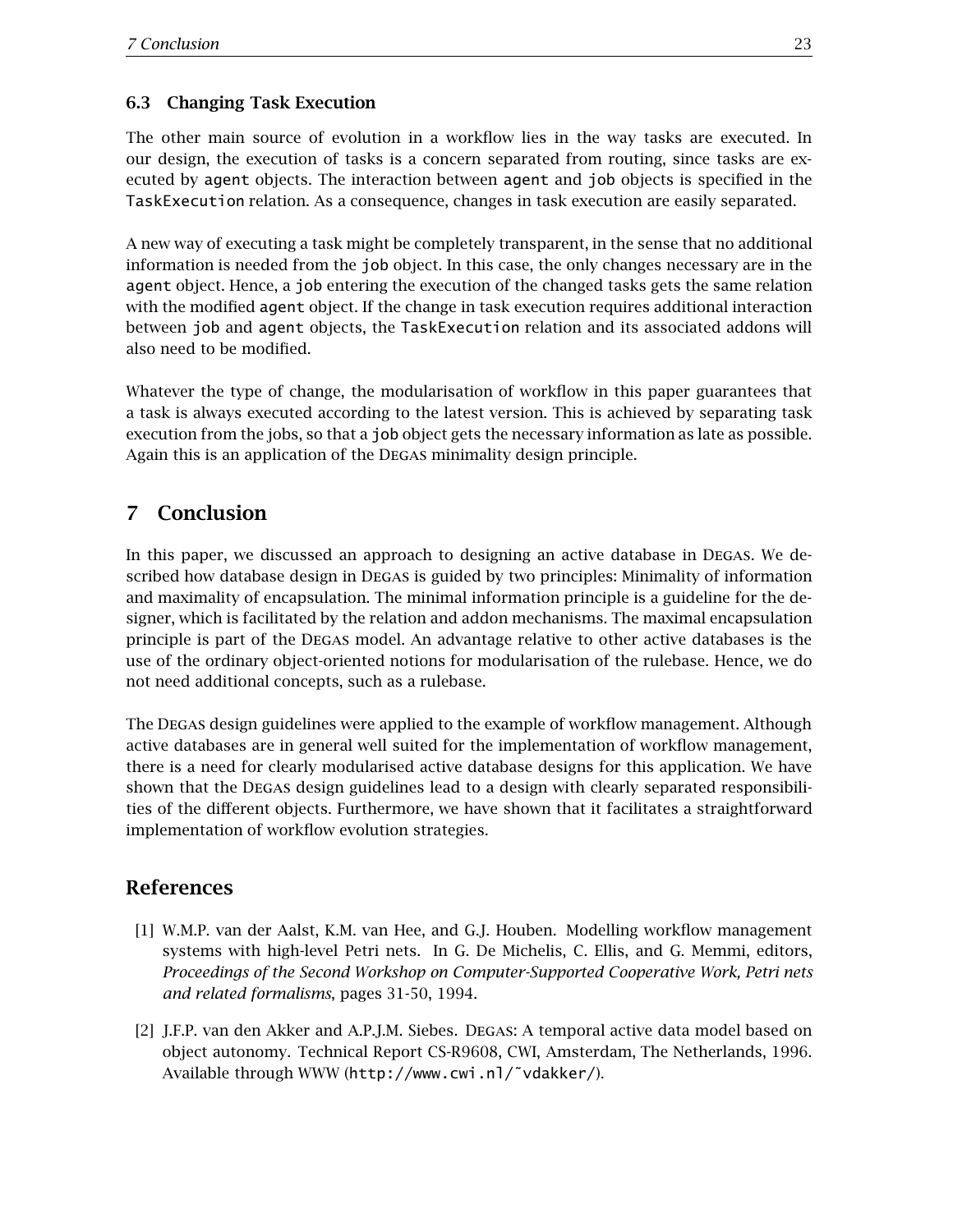- [3] Johan van den Akker and Arno Siebes. Degas: Capturing dynamics in objects. In P. Constantopoulos, J. Mylopoulos, and Y. Vassiliou, editors, *Advanced Informations Systems Engineering - Proc. of CAiSE'96*, pages 82-98, Heraklion, Crete, Greece, May 1996. Springer. LNCS 1080.
- [4] Johan van den Akker and Arno Siebes. Object histories as a foundation for an active OODB. In R. Wagner and H. Thoma, editors, *Proceedings of the 7th International Workshop on Database and Expert Systems Applications (DEXA'96)*, pages 2-8, Zürich, Switzerland, 1996. IEEE Computer Society.
- [5] J.C.M. Baeten and W.P. Weijland. *Process Algebra*. Number 18 in Cambridge Tracts in Theoretical Computer Science. Cambridge University Press, Cambridge, UK, 1990.
- [6] Elena Baralis, Stefano Ceri, and Stefano Paraboschi. Modularization techniques for active rules design. *ACM Transactions on Database Systems*, 21(1):1-29, 1996.
- [7] F. Casati, C. Ceri, B. Pernici, and G. Pozzi. Deriving active rules for workflow enactment. In R. Wagner and H. Thoma, editors, *Proceedings of the 7th International Conference on Database and Expert Systems Applications (DEXA'96)*, pages 94-115, Zürich, Switzerland, 1996. Springer. LNCS 1134.
- [8] F. Casati, C. Ceri, B. Pernici, and G. Pozzi. Workflow evolution. In Bernhard Thalheim, editor, *Conceptual Modelling - Proceedings of the 15th ER Conference (ER'96)*, pages 438- 455, Cottbus, Brandenburg, Germany, 1996. Springer.
- [9] Hector Garcia-Molina and Kenneth Salem. Sagas. In *Proc. of the 1987 SIGMOD Intl. Conf. on the Management of Data*, pages 249-259, 1987.
- [10] Stella Gatziu, Andreas Geppert, and Klaus R. Dittrich. Integrating active concepts into an object-oriented database system. In Paris Kanellakis and Joachim W. Schmidt, editors, *The Third International Workshop on Database Programming Languages: Bulk Types and Persistent Data*, pages 399-415. Morgan Kaufmann, 1991.
- [11] H. Herbst, G. Knolmayer, T. Myrach, and M. Schlesinger. The specification of business rules: A comparison of selected methodologies. In A.A. Verrijn-Stuart and T.-W. Olle, editors, *Methods and Associated Tools for the Information System Life Cycle*, pages 29-46, Amsterdam, the Netherlands, 1994. Elsevier.
- [12] Heinrich Jasper, Olaf Zukunft, and Helge Behrends. Time issues in advanced workflow management applications of active databases. In *Active and Real-Time Database Systems (ARTDB-95)*, Workshops in Computing, pages 65-81. Springer, 1995.
- [13] P. Lang, W. Obermair, and M. Schrefl. Situation diagrams. In R. Wagner and H. Thoma, editors, *Proceedings of the 7th International Conference on Database and Expert Systems Applications (DEXA'96)*, pages 400-421. Springer, 1996. LNCS 1134.
- [14] Bertrand Meyer. *Object-oriented Software Construction*. Prentice Hall International, 1988.
- [15] G.M. Nijssen and T.A. Halpin. *Conceptual schema and relational database design : a fact oriented approach*. Prentice-Hall, New York, USA, third edition, 1990.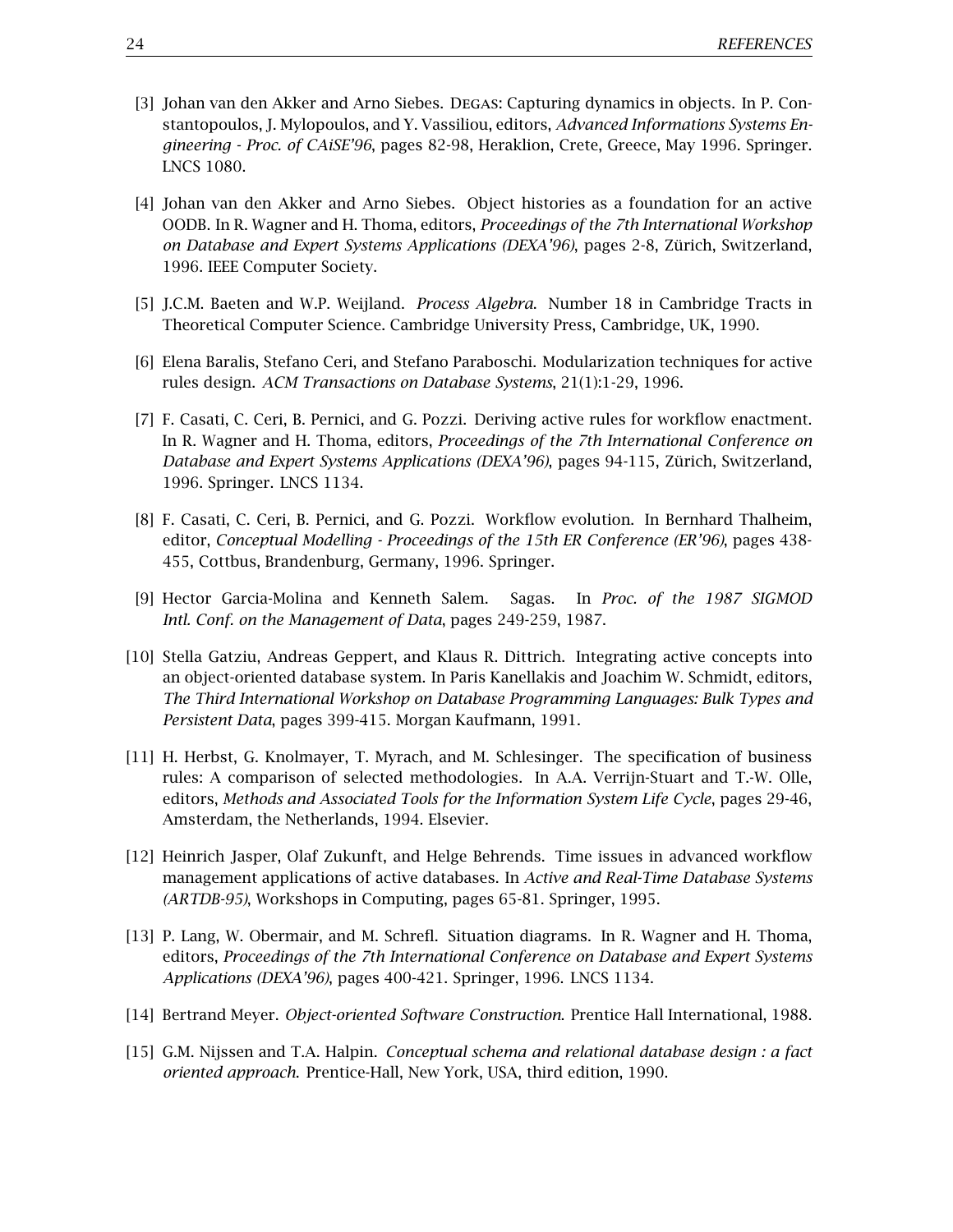- [16] James Rumbaugh et al. *Object-oriented Modeling and Design*. Prentice-Hall, Englewood Cliffs, USA, 1991.
- [17] Marek Rusinkiewicz and Amit Sheth. Specification and execution of transactional workflows. In Won Kim, editor, *Modern Database Systems: The Object Model, Interoperability, and Beyond*, chapter 29, pages 592-620. Addison-Wesley, 1995.
- [18] Jennifer Widom. *The Starburst Rule System*, chapter 4 in [19].
- [19] Jennifer Widom and Stefano Ceri. *Active Database Systems: Triggers and Rules for Advanced Database Processing*. Morgan Kaufmann, San Francisco, CA, USA, 1995.
- [20] Roel Wieringa, Wiebren de Jonge, and Paul Spruit. Using dynamic classes and role classes to model object migration. *Theory and Practice of Object Systems*, 1(1):61-83, 1995.
- [21] Workflow Management Coalition. Terminology and Glossary WFMC-TC-1011 2.0. Available through WWW at http://www.aiai.ed.ac.uk/WfMC/, June 1996.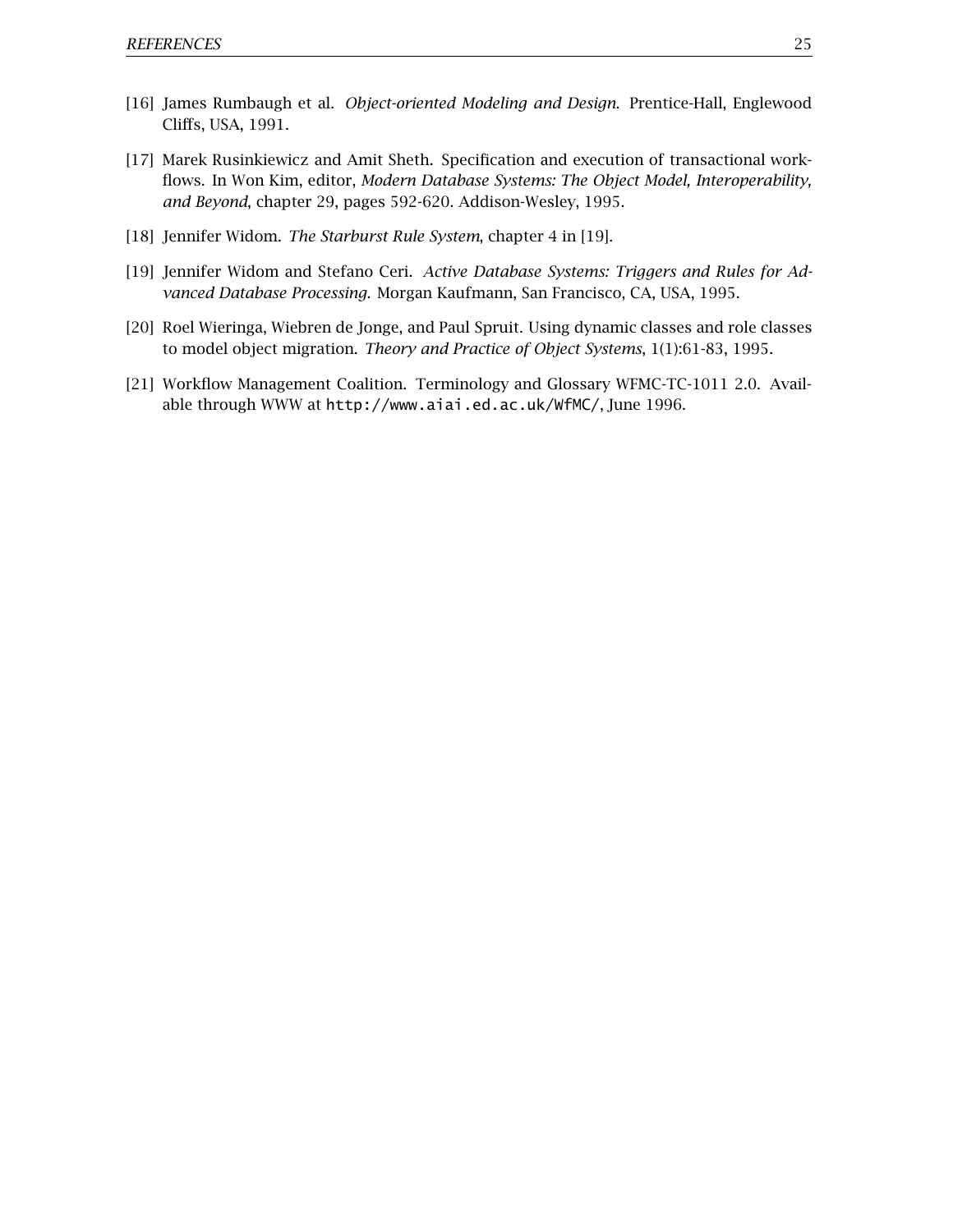## **Appendix:Workflow routing elements**

The Workflow Management Coalition identifies five different routing elements:

- 1. AND split
- 2. AND join
- 3. OR split
- 4. OR join
- 5. Iteration

A split means that a task has multiple successors, while a join means multiple predecessors. AND means that all successors or predecessors are involved. Likewise OR means that only one of the successors or predecessors is involved.

An AND split means that a task has a number of successors, which are all started up simultaneously. In the following picture, this means that the tasks  $\beta_1, \beta_2, \ldots, \beta_n$  are started simultaneously after *α* has finished.



The associated conditions for the execution of the tasks  $\beta_1$  to  $\beta_n$  are:

| $\alpha \in Completed(A)$                    | On End $(\alpha)$            |
|----------------------------------------------|------------------------------|
| $\wedge$                                     | <b>do</b> Start( $\beta_1$ ) |
| $Inhib(\beta) \cap Completed(A) = \emptyset$ | <b>Contract</b>              |
| $\wedge$                                     | On End $(\alpha)$            |
| $Precond(\beta_i)$                           | <b>do</b> Start( $\beta_n$ ) |

An AND-join specifies that a task may start only if a number of preceding tasks have all been completed. Here,  $\beta$  is started after  $\alpha_1, \alpha_2, \ldots, \alpha_n$  have all been completed.

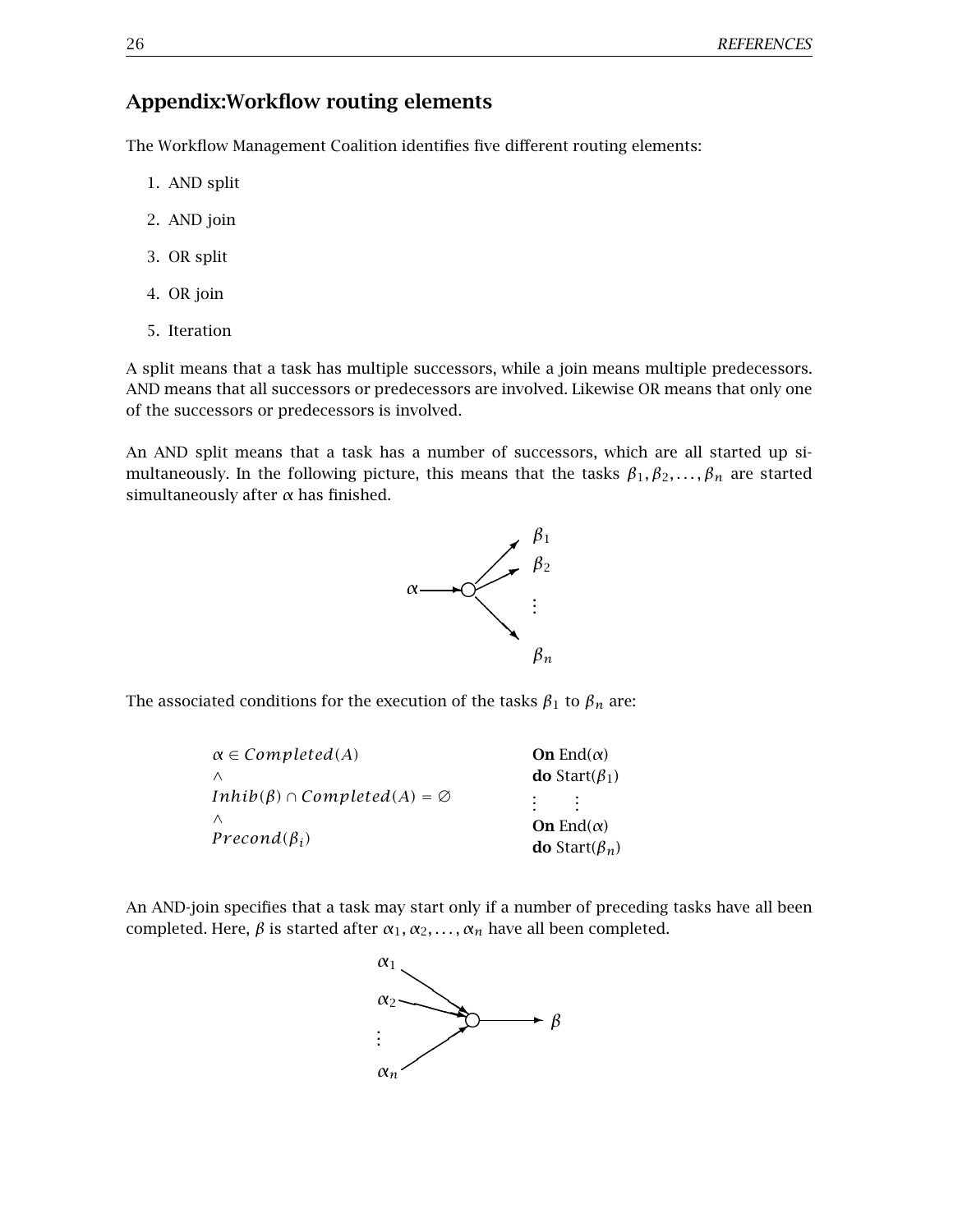The condition for the start of task *β* is:

*Pred*(τ) ⊆ *Completed*(A) On 
$$
\|_{i=1...n}
$$
 End(α<sub>i</sub>)  
\n $\wedge$  do Start(β)  
\n $\wedge$   
\n $\wedge$   
\n*Precond*(τ)

The previous two routing elements specified tasks that executed in parallel. We can also specify the selection of a subset of successor tasks, so that not all successor tasks need to be executed.



If we formalise the workflow in terms of preconditions, predecessors, successors, and inhibitors, this case is not different from the AND-split. The condition for the start of each *βi* again is:

| $\alpha \in Completed(A)$                    | On End $(\alpha)$            |
|----------------------------------------------|------------------------------|
| Λ                                            | if $C_1$                     |
| $Inhib(\beta) \cap Completed(A) = \emptyset$ | <b>do</b> Start( $\beta_1$ ) |
| Λ                                            | ٠                            |
| $Precond(\beta_i)$                           | On End $(\alpha)$            |
|                                              | if $C_n$                     |
|                                              | <b>do</b> Start( $\beta_n$ ) |

An OR-join is different from an AND-join in that only one of the predecessors needs to be completed to start the task. In the following picture, *β* can be started on completion of either *α*1, *α*2, or *αn*.



Hence, the set of predecessors of *β* needs not be a subset of the set of completed tasks: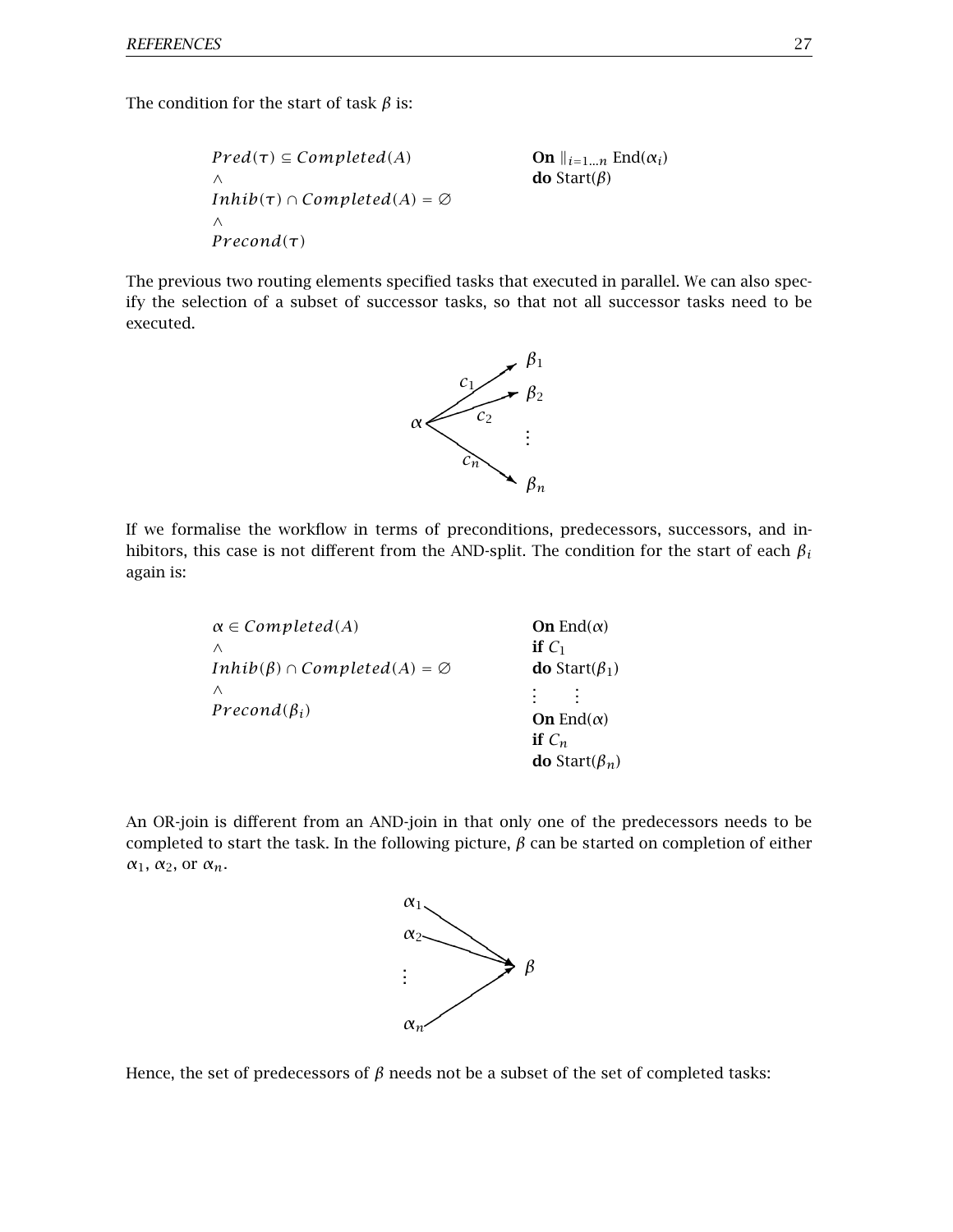| $Pred(\beta) \cap Completed(A) \neq \emptyset$ | <b>On</b> End $(\alpha_1)$ |
|------------------------------------------------|----------------------------|
| ∧                                              | <b>do</b> Start( $\beta$ ) |
| $Inhib(\beta) \cap Completed(A) = \emptyset$   | <b>Contract Contract</b>   |
| ∧                                              | <b>On</b> End $(\alpha_n)$ |
| $Precond(\beta)$                               | <b>do</b> Start( $\beta$ ) |

The final routing element defined by the WfMC is iteration. Iteration means that a task *α* is repeated until a condition *c* is satisfied. If *c* is satisfied, the activity proceeds with the next task *β*.



Iteration can be formalised as an OR-split, with *α* as a successor to itself with *¬c* as a precondition and with  *as a precondition for*  $*β*$ *.* 

To start  $\alpha$ : To start  $\beta$ :

| $\alpha \in Completed(A)$                     | $\alpha \in Completed(A)$                    |
|-----------------------------------------------|----------------------------------------------|
|                                               |                                              |
| $\neg c$                                      |                                              |
|                                               |                                              |
| $Inhib(\alpha) \cap Completed(A) = \emptyset$ | $Inhib(\beta) \cap Completed(A) = \emptyset$ |

| <b>On</b> End( $\alpha$ )   | <b>On</b> End( $\alpha$ )  |
|-----------------------------|----------------------------|
| if $\mathcal C$             | if $\neg C$                |
| <b>do</b> Start( $\alpha$ ) | <b>do</b> Start( $\beta$ ) |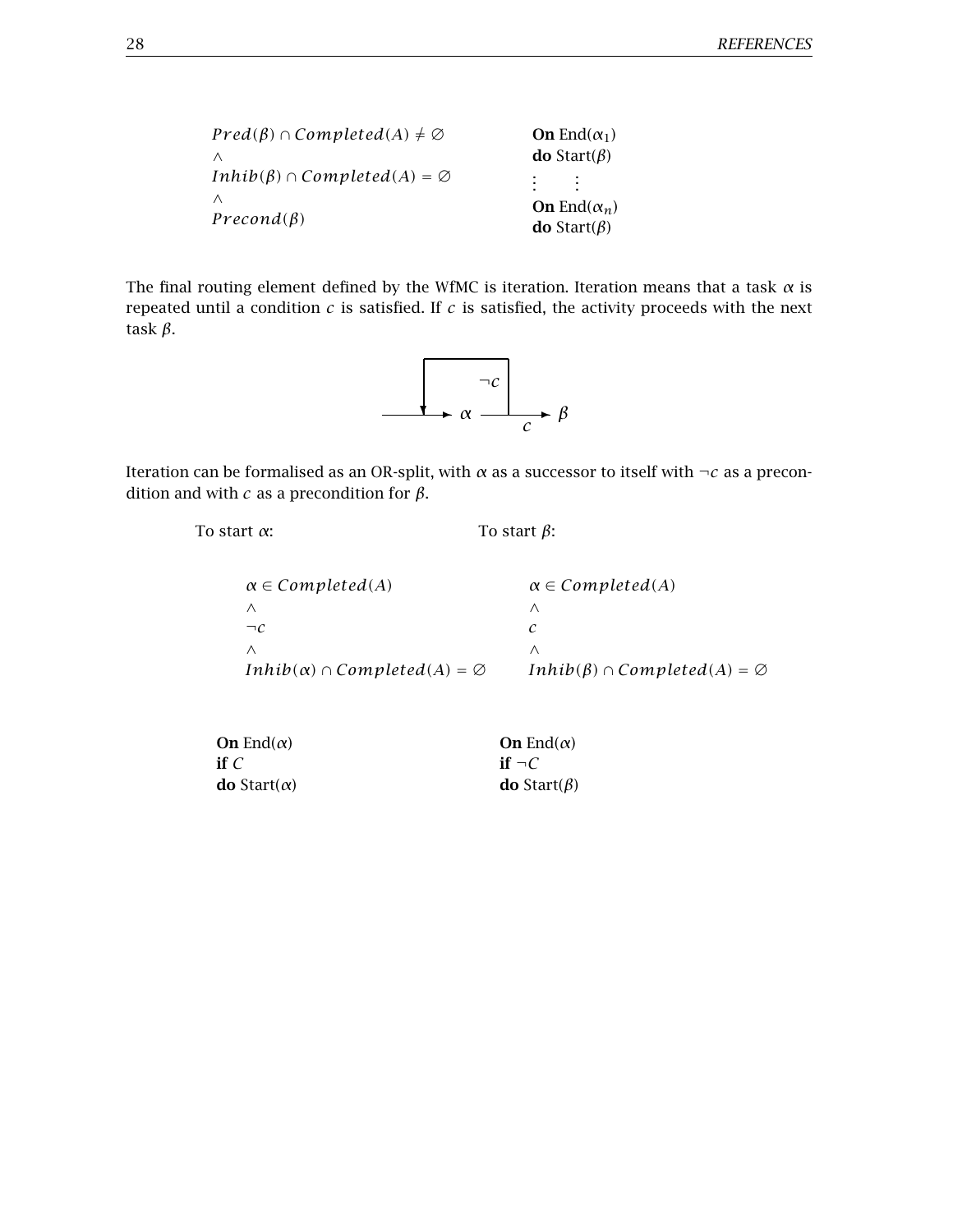# **Appendix: Degas source of the workflow example**

| <b>Object Order</b>                             |
|-------------------------------------------------|
| <b>Attributes</b>                               |
| number: integer                                 |
| price : real                                    |
| currentTask: number                             |
| <b>Methods</b>                                  |
| Lifecycle                                       |
| <b>Rules</b>                                    |
| EndObject                                       |
|                                                 |
|                                                 |
| <b>Addon</b> InventoryBeingChecked              |
| extends RoutedBy                                |
| <b>Attributes</b>                               |
| <b>Methods</b>                                  |
| EndInventoryCheck = $\{$                        |
| nextPhase                                       |
| ł                                               |
| Lifecycle                                       |
| Extend(InventoryBeingChecked);                  |
| EndInventoryCheck;Delete(InventoryBeingChecked) |
| <b>Rules</b>                                    |
| <b>On</b> Extend(InventoryBeingChecked)         |
| do InventoryCheck.Start(number)                 |
| <b>On EndInventoryCheck</b>                     |
| do InventoryCheckClass.terminateRelation        |
| EndObject                                       |

```
Object InventoryCheck
Relation InventoryControl, Order
Attributes
Methods
  Start(number : integer) = \{InventoryControl.request(number)
  \}Finish() = \{Order.EndInventoryCheck
  \}Lifecycle
  Start;Finish
Rules
EndObject
```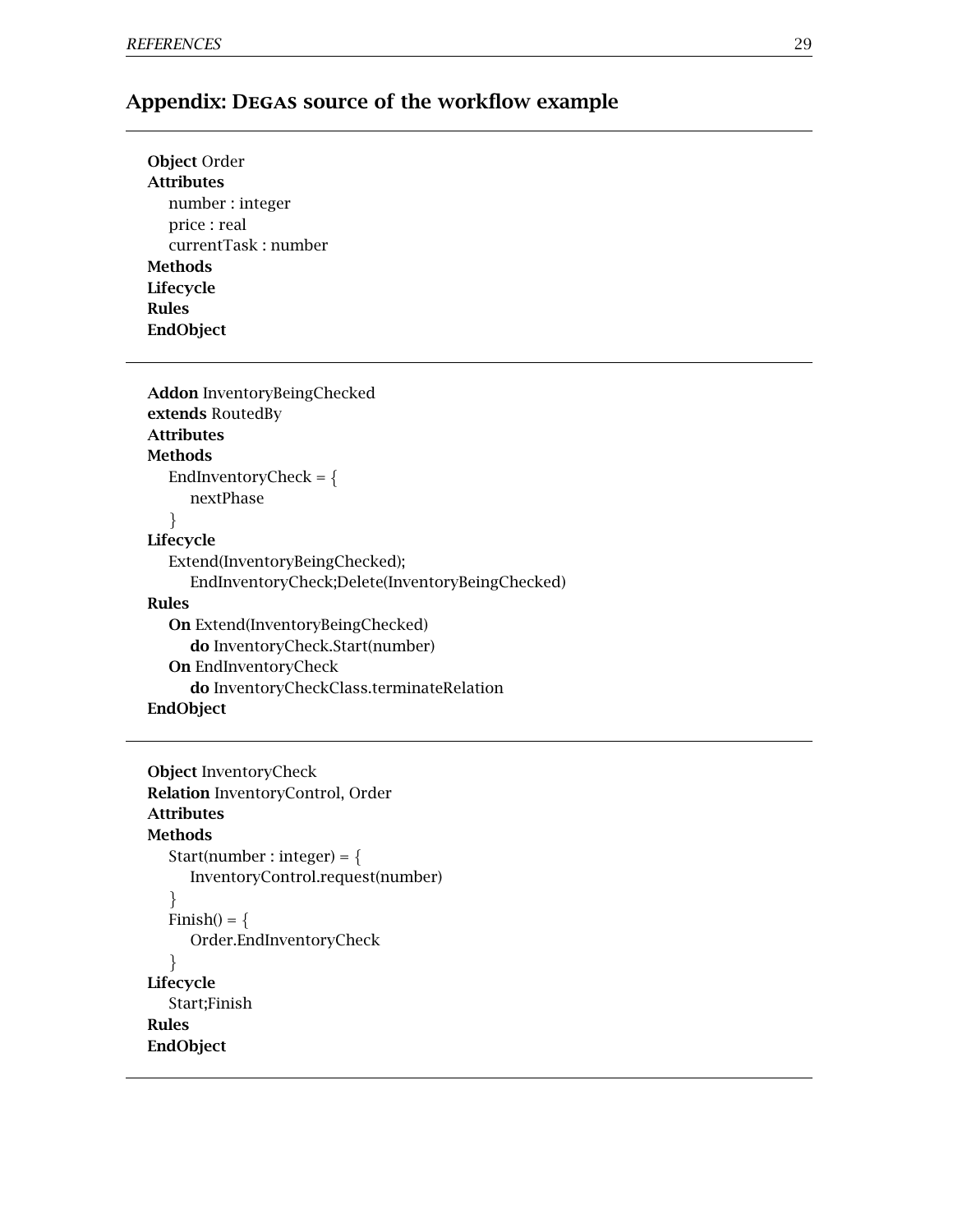```
Object InventoryControl
Attributes
  Inventory : integer
  Reserved : integer
Methods
  reserve(number:integer) = {Reserved = Reserved + number
  \}newstuff(number:integer) = \{Inventory = Inventory + number
  \}Lifecycle
  reserve∗
  newstuff∗
Rules
EndObject
```

```
Addon CheckingOrder
extends InventoryControl
Attributes
  InventoryCheck : Oid
  noOfItems : integer
Methods
  request(number : integer, dest : oid) = f
     noOfItems = number
   \mathcal{F}getit(number : integer, dest : odd) = \{reserve(number)
   \}Lifecycle
  request∗;getit
  ([sender==InventoryCheck]request)∗
  ([sender==self]request)∗
Rules
  On request(number,dest)
     if number ≤ Inventory - Reserved
     do getit(number,dest)
  On request( ,dest);newstuff;¬getit( ,dest)
     do request(noOfItems,dest)
  On getit(number,dest)
     do dest.Finish
EndObject
```
**Addon** RoutedBy **extends** Order